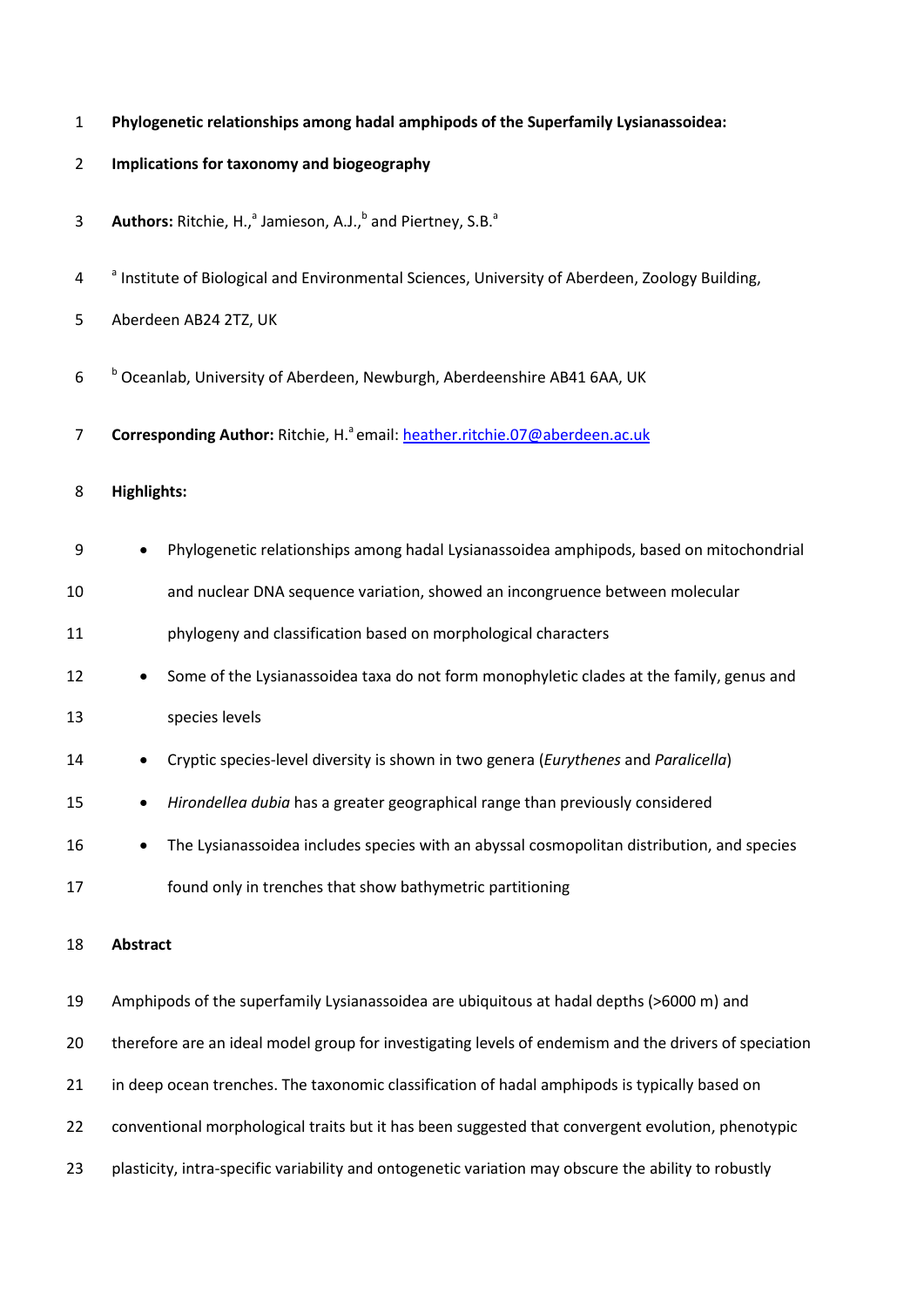diagnose taxa and define species. Here we use phylogenetic analysis of DNA sequence variation at two mitochondrial (COI and 16S rDNA) and one nuclear (18S rDNA) regions at to examine the evolutionary relationships among 25 putative amphipod species representing 14 genera and 11 27 families that were sampled from across seven hadal trenches. We identify several instances where species, genera and families do not resolve monophyletic clades, highlighting incongruence between the current taxonomic classification and the molecular phylogeny for this group. Our data also help extend and resolve the known biogeographic distributions for the different species, such as identifying the co-occurrence of *Hirondellea dubia* and *Hirondellea gigas* in the Mariana trench. **Keywords**: Lysianassoidea, Amphipoda, Hadal zone, deep sea, phylogeny **1. Introduction**  The hadal zone is the deepest part of the ocean, extending from 6000m to c. 11000m. It is comprised of 37 trench systems, primarily located around the Pacific Rim, that are formed at tectonic subduction zones (Jamieson et al., 2010). Despite representing less than 2% of the marine benthic habitat, bathymetrically the hadal zone accounts for the deepest 45% and yet the trenches remain some of the most poorly explored and least understood marine ecosystems on Earth (Jamieson and Fujii, 2011; Jamieson, 2015). The hadal zone differs from the littoral, bathyal and abyssal zones in that it is formed from a disjunct cluster of habitats rather than a spatio-bathymetric continuum. Most trenches lack adjoining corridors of sufficient depth to provide any connection, and thus are analogous with both high altitude mountain ecosystems, albeit inverted, and hydrothermal vent systems which are linear spans of distinctive habitat with large intervening abyssal plains.

 This level of geographic isolation, coupled with potent selection pressures that promote local adaptation, has meant that hadal trenches have traditionally been considered centres of high species endemism (Beliaev, 1989; Wolff, 1970, 1960). Such a perception, however, is difficult to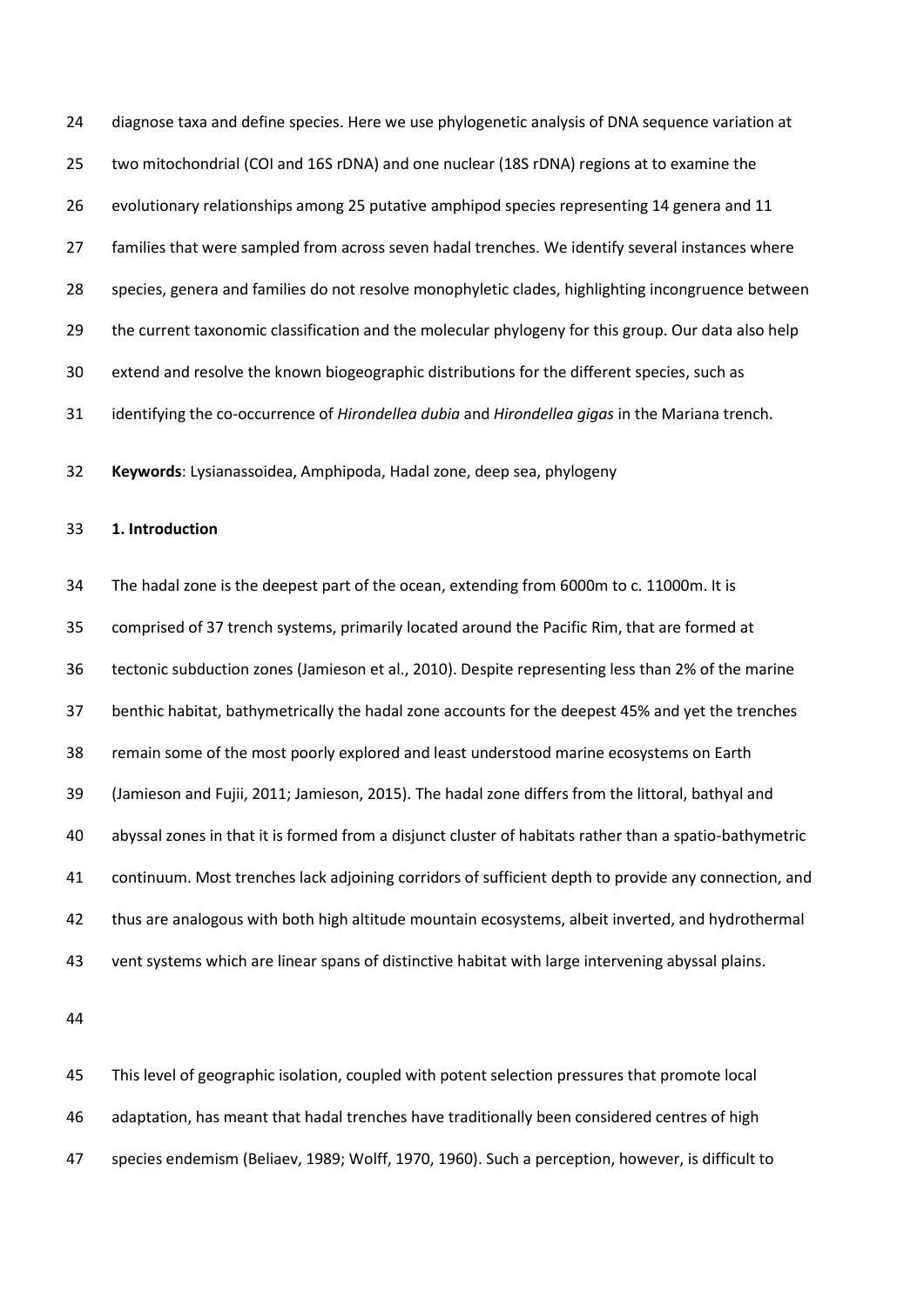reconcile with the ubiquity of some key cosmopolitan taxa that are found across the abyssal plains and in different trenches, and even more so with the presence of the same putative species in geographically distinct trenches but which are apparently absent from the adjoining abyssal regions (France and Kocher, 1996; Eustace et al., 2013; Fujii et al., 2013; Jamieson, 2015).

 Understanding the phylogenetic relationships among hadal taxa within and between trenches will resolve the extent of endemism within individual trenches and identify drivers of speciation. A major challenge within hadal biology is in disentangling environmental and ecological effects of purely depth-related trends versus the environmental and ecological conditions unique to each individual trench (Jamieson and Fujii, 2011). It is difficult to ascertain how speciation is affected by conditions which are associated with depth (i.e. hydrostatic pressure) relative to drivers which are trench specific (e.g. topography and food supply).

 Amphipods of the superfamily Lysianassoidea represent an important model group for examining such issues given their ubiquity within trenches (Jamieson et al., 2010), their key role in hadal food webs (Blankenship and Levin, 2007) and the ease at which they can be sampled in sufficient numbers and diversity using simple baited traps (Blankenship et al., 2006; Fujii et al., 2013; Hessler et al., 1978).

 The taxonomic classification of the Lysianassoidea has traditionally been based upon morphological variation associated with trophic adaptations including mouthparts and gnathopods (Bousfield and Shih, 1994). However, multiple authors have highlighted discrepancies between morphological and phylogenetic relationships such that classification is not necessarily robust (e.g. Corrigan et al., 2014; Havermans et al., 2010). At the highest level, the monophyly of the superfamily Lysianassoidea has been questioned as a consequence of taxonomic instability associated with the use of morphological characters (Corrigan et al., 2014; Havermans et al., 2010). Within the superfamily there are 23 individual families of which many are monotypic and in several cases it is unclear why certain taxa have been grouped together as a family. The orchomenid genus complex is a notable example where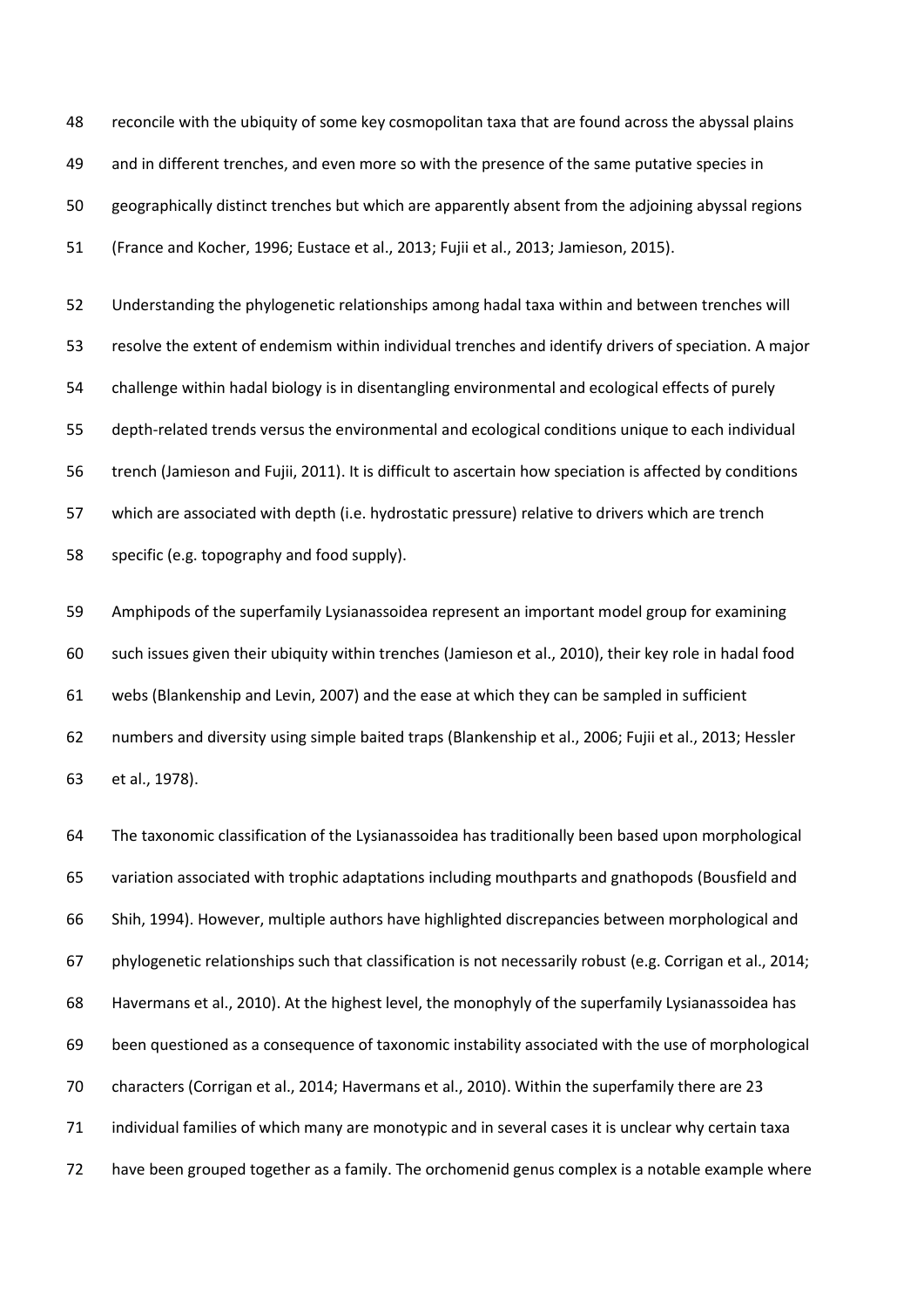revisions based on different morphological characters have resulted in several taxa being reassigned at the family, supergenus, genus and subgenus level (De Broyer, 1983, 1984, 1985a,b; Barnard, 1969). The study of De Broyer et al. (2007) splits five genera into two families; *Falklandia*, *Pseudorchomene*, *Orchomenella* and *Orchomenyx* into the Lysianassidae (Tryphosinae) and *Abyssorchomene* into the Uristidae. However, this still does not marry with molecular analyses that suggest that there are four main phylogenetic clusters (Havermans et al., 2010) and that *Abyssorchomene* and *Orchomenella* do not form reciprocally monophyletic groups. The most recent revision of *Abyssorchomene* (d'Udekem d'Acoz and Havermans 2012) has reclassified *A. plebs* and *A. rossi* as *Pseudorchomene plebs* and *P. rossi* but this revision has not reclassified all species of the 82 orchomenid complex. It has been suggested that convergent evolution of morphological characters 83 has obscured the ability to confidently diagnose respective groups (Corrigan et al., 2014; Havermans et al., 2010).

 There is also some debate about whether current classification accurately resolves true species-level diversity (Havermans et al., 2011). This issue is potentially exacerbated in hadal trenches given largely unknown communities of amphipods. This is well illustrated in *Eurythenes gryllus,* which has a global distribution and a bathymetric range of 184 – 8000m thus spanning the entire bathyal, abyssal and hadal zones (Fujii et al., 2013). Initial phylogenetic analyses based on 16S ribosomal DNA identified genetic homogeneity between locations within the same depth zone over oceanic scales, but genetically divergent, cryptic taxa distributed at different depths more locally (France and Kocher, 1996). Subsequent analyses involving both nuclear and mitrochondrial DNA polymorphism identified nine putative species-level clades for Arctic, Atlantic, Pacific and Southern Ocean samples (Havermans et al., 2013). Clearly there is greater ecological and genetic diversity than a single species description would suggest, and understanding how hadal samples relate to abyssal and bathyal equivalents will shed further light on the extent of cryptic diversity.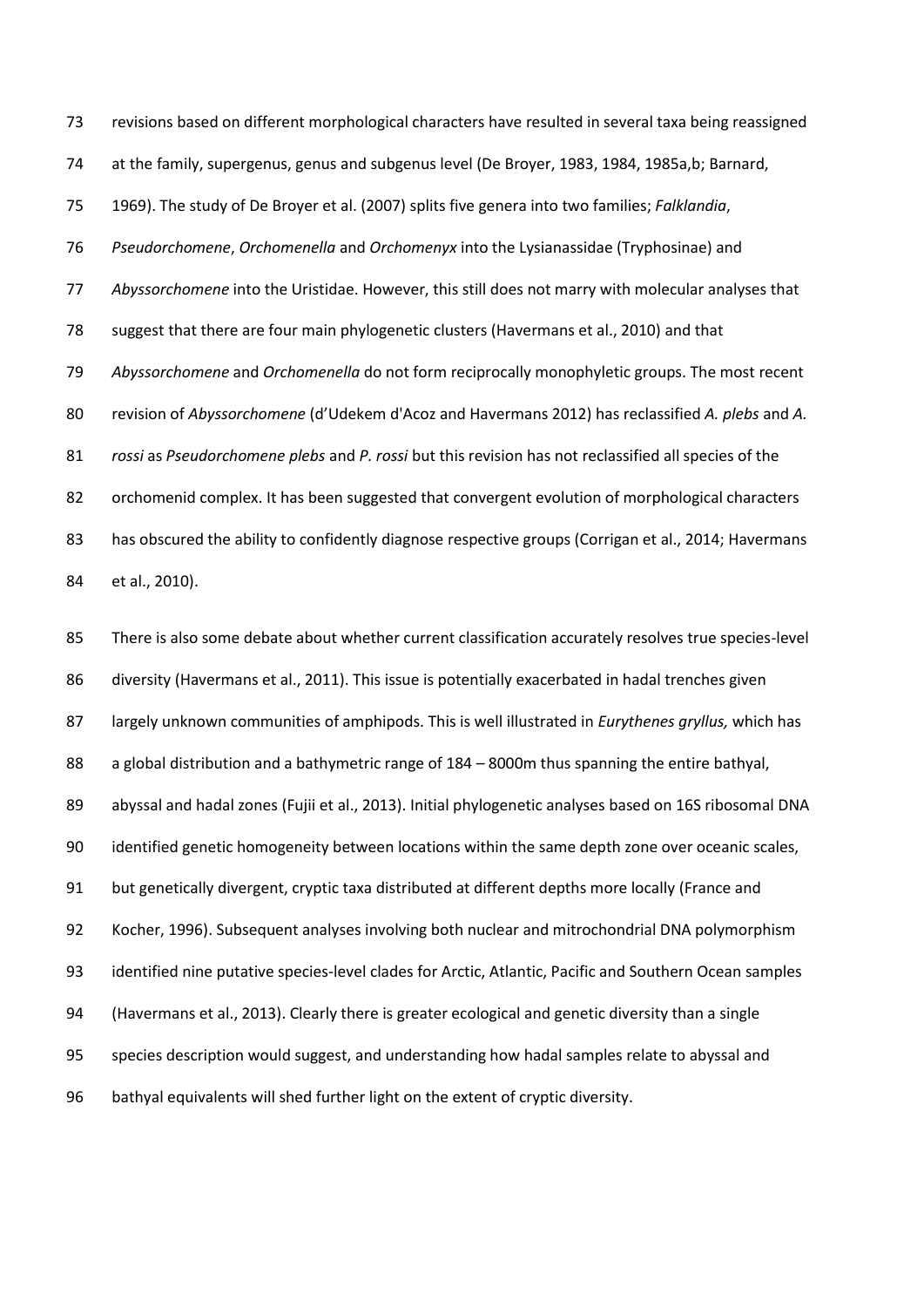Conversely, in other species such as those in the genus *Paralicella* it is unclear whether the morphological differences that define the different species reflect morphological plasticity associated with instar development (Barnard and Shulenberger, 1976) and whether the currently described species, particularly *P. tenuipes* and *P. caperesca*, should be collapsed into a single group. The similar situation arises in the genus *Uristes.* Blankenship et al. (2006) documented a new species of *Uristes* from the Tonga trench that was later classified as *Uristes chastaini* (as cited in Blankenship and Levin, 2009). However *Uristes chastaini* is a *nomen nudum* and the species is no longer thought to belong to *Uristes*, but rather to a new genus within the subfamily Tryphosinae (Lysianassidae; M.H. Thurston and T. Horton pers. comm.). It is unclear how robust the morphological traits that define this classification are, or if they instead reflect ontogenetic variability.

 The difficulty in accurately defining species through traditional taxonomic approaches further complicates the ability to assess species biogeography. A confirmation of the true number of reciprocally monophyletic operational taxonomic units found within different trenches is a pre- requisite for assessing the extent of local endemism and the respective levels of species diversity in the different trench systems. Current data suggest that there are considerable differences in species diversity across trenches (Fujii et al., 2013). For example, the Peru-Chile Trench has higher levels of species diversity and local endemics than other trenches around the Pacific Rim (Fujii et al., 2013). This coincides both with the Peru-Chile Trench being the geologically youngest trench and also the most eutrophic given its proximity to the South American continental landmass. Molecular analyses 116 are required to verify the unique nature of certain amphipod communities to then hypothesise which processes are responsible for speciation.

 Here we provide an overview of the molecular taxonomic relationships among 25 putative species of lysianassoid amphipods identified using classical morphological analysis. Different species were sampled from across seven hadal trenches around the Pacific Rim and surrounding abyssal regions. We use sequence variation at the mitochondrial 16S ribosomal DNA, cytochrome oxidase I and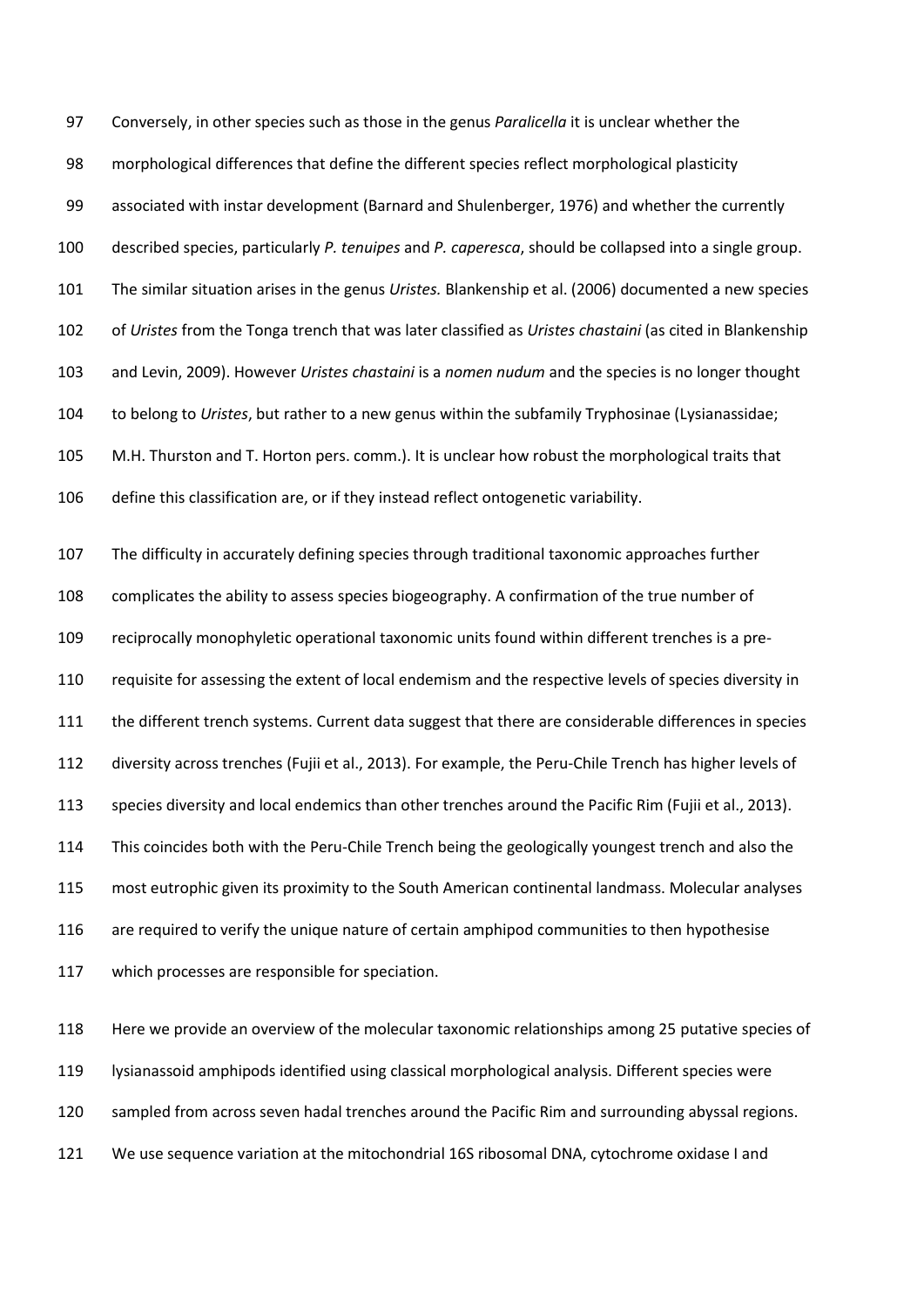| 122 | nuclear 18S ribosomal DNA regions to examine whether the currently defined classifications at |
|-----|-----------------------------------------------------------------------------------------------|
| 123 | several levels within the taxonomic hierarchy reflect monophyletic groupings in a molecular   |

124 phylogeny, and from that characterise the amphipod communities within different trenches.

**2. Materials and Methods**

#### **2.1. Sample Collection**

 Amphipods were collected over the course of seven sampling campaigns: In 2007 to the Kermadec and Tonga trenches (Cruise SO197), the Japan Trench (Cruise KH0703) and the Mariana Trench (KR0716); in 2009 to the Izu-Bonin Trench (Cruise KT0902) and the Kermadec Trench (Cruise KAH0910); in 2010 to the Peru-Chile Trench (Cruise SO209); in 2011 to the Kermadec Trench (Cruise KAH1109); in 2012 to the Kermadec Trench (Cruise KAH1202); and in 2013 to the Kermadec trench (Cruise KAH1301) and the New Hebrides Trench and South Fiji Basin (Cruise KAH1310) (Table 1). In all cases an autonomous, full ocean depth rated lander vehicle (Jamieson et al., 2009) was deployed to the sea floor for up to eight hours, incorporating small funnel traps (30 cm length x 6 cm diameter with a trap opening of approximately 2.5 cm) baited with approximately 100 g of mackerel or tuna. Upon recovery of the lander, amphipods were transferred immediately to 99% ethanol prior to morphological identification in a shore-based laboratory (National Institute for Water and Atmospheric Research, New Zealand or latterly the Australian Museum).

#### **2.2. DNA Extraction and PCR Amplification**

 Total genomic DNA was extracted from either the sixth pereopod or whole body of individual specimens using a standard phenol-chloroform approach. PCR amplification of part of the mitochondrial 16S rRNA gene, part of the cytochrome c oxidase subunit I (COI) and separate 5' and 3' portions of the nuclear 18S rRNA gene was carried out using universal primers: AMPH1 (France and Kocher, 1996) and 'Drosophila-type' 16SBr (Palumbi et al., 1991), LCO1490 and HCO12198 (Folmer et al., 1994) and 18SF and 18SR (Englisch et al., 2003), respectively. The PCR reaction mixes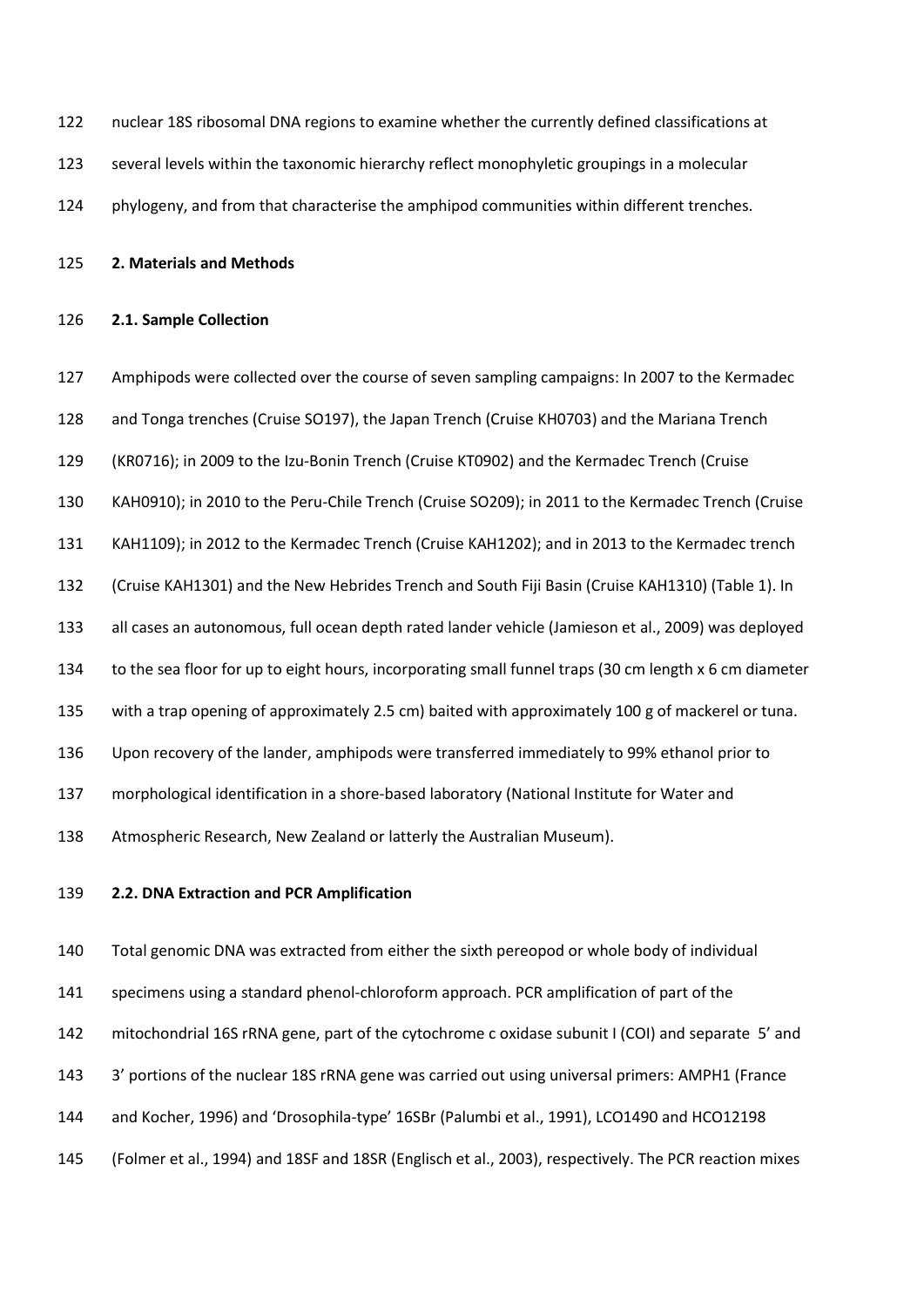146 contained 0.2mM each dNTPs, 2.5mM MgCl<sub>2</sub>, 0.5µM each primer, 0.5U of *Taq* DNA polymerase (Bioline), 10-40ng DNA template in 1x NH4 buffer (Bioline) in a total reaction volume of 20µl. PCR conditions for 16S amplicons were: initial denaturation at 94°C for 1 min, followed by 35 cycles of denaturation at 94°C for 30 s, annealing 50°C for 30 s, extension at 72°C for 30 s before a final elongation step at 72°C for 1 min. The PCR conditions for COI amplicons were: initial denaturation at 151 94°C for 1 min, followed by 30 cycles of denaturation at 94°C for 45 s, annealing 45°C for 45 s, extension at 72°C for 45 s before a final elongation step at 72°C for 1 min. PCR conditions for 18S amplicons were: initial denaturation at 94°C for 1 min, followed by 30 cycles of denaturation at 94°C for 45 s, annealing 55°C for 45 s, extension at 72°C for 45 s before a final elongation step at 72°C for 1 min.

 PCR products were purified enzymatically using ExoSAP-IT® (USB, Cleveland, OH, USA) as described in Bell (2008) and quantified by direct comparison with lambda DNA size standards on a 1% TBE agarose gel. Sequencing was undertaken with an ABI 3730xl automated DNA sequencer (MWG Eurofins Ebersberg, Germany) using the same PCR primers as used in the original PCR.

## **2.3. Phylogenetic analyses**

 Electropherograms were viewed in MEGA v.6.0.5 (Tamura et al., 2013) and primer sequences and any ambiguous bases were trimmed. Nucleotide alignments were made using webPRANK (Löytynoja and Goldman, 2010) and confirmed by eye. All indels were removed from the analysis. Sequence identity was confirmed using NCBI BLASTn (Altschul et al., 1990). All COI sequences were translated to their equivalent amino acid sequence in NCBI BLASTx to confirm the absence of stop codons.

 The optimal evolutionary model for each dataset was identified by jModelTest 2.1.6 (Darriba et al., 2012) using both the Akaike Information Criterion (AIC) and the Bayesian Information Criterion (BIC). Both AIC and BIC identified the same best-fit models: the general time-reversible substitution model (GTR+I+G) for COI and 18S rDNA, and the Hasegawa, Kishino and Yano model (HKY+G) for 16S rDNA.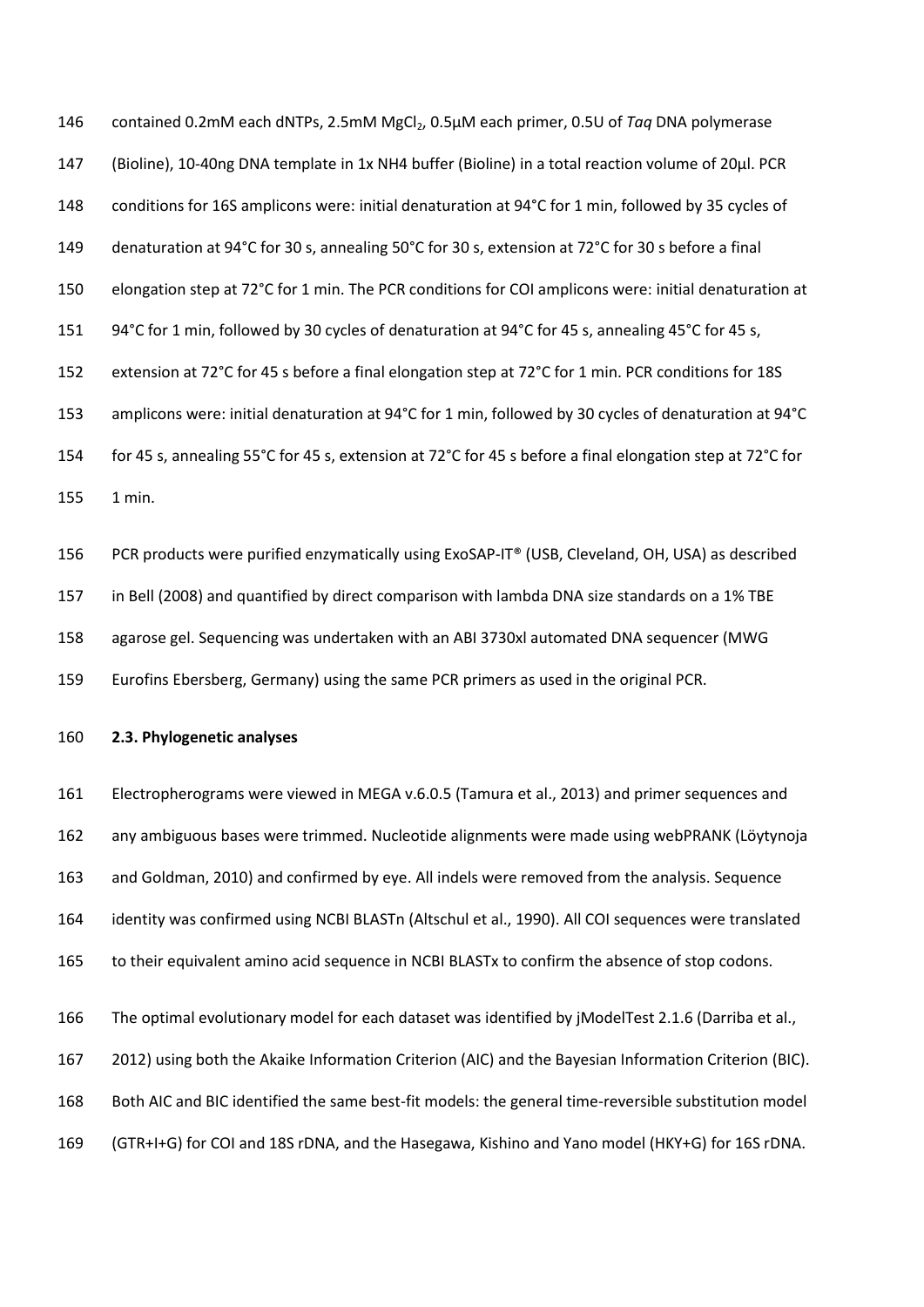The phylogenetic relationships between individuals were ascertained from concatenated sequences and individual locus data. In all cases topologies were inferred using both maxiumum-likelihood and Bayesian approaches using PAUP\* v.4.0b8 (Swofford, 2002) and either Mr. Bayes v.3.2.3 (Ronquist and Huelsenbeck, 2003) or \*BEAST (Drummond et al., 2012), respectively. Maximum likelihood analyses were conducted using a heuristic search with the starting tree obtained by neighbour- joining (NJ) and using tree-bisection-reconnection (TBR) branch swapping, and 10 random tree replicates using the model of sequence evolution estimated by jModelTest but with the parameters estimated by PAUP\*. The stability of nodes was assessed from bootstrap support (Felsenstein, 1985) based upon 10,000 iterations. Each Bayesian analysis was run for 50,000,000 generations sampling 500,000 trees (every 100 generations) using the model of sequence evolution estimated by jModelTest but with the parameters estimated by Mr. Bayes or \*BEAST. The first 150,000 trees were discarded as burn-in where the partition frequencies among the remaining trees give the posterior probabilities to provide an estimate of clade credibility. Trees were visualised using FigTree v1.4.2 (Rambaut, 2012), and annotated using Inkscape 0.48.

 Species delimitation for both *Eurythenes* spp. (at the 16S locus) and *Paralicella* spp. (using a concatenated mtDNA dataset) was undertaken using a Bayesian Poisson Tree Processes (bPTP) model to infer putative species boundaries using speciation or branching events in terms of number of substitutions (Zhang et al., 2013). Each Bayesian analysis was run for 500,000 MCMC generations. Outputs were analysed using Tracer v1.6 (Rambaut et al., 2014) to check mixing, chose a suitable burn-in and examine trends to ensure convergence.

 Haplotype networks were constructed using the TCS method in PopART v1.7 (Leigh and Bryant, 2015) for both *Eurythenes* and *Paralicella* genera .

**3. Results**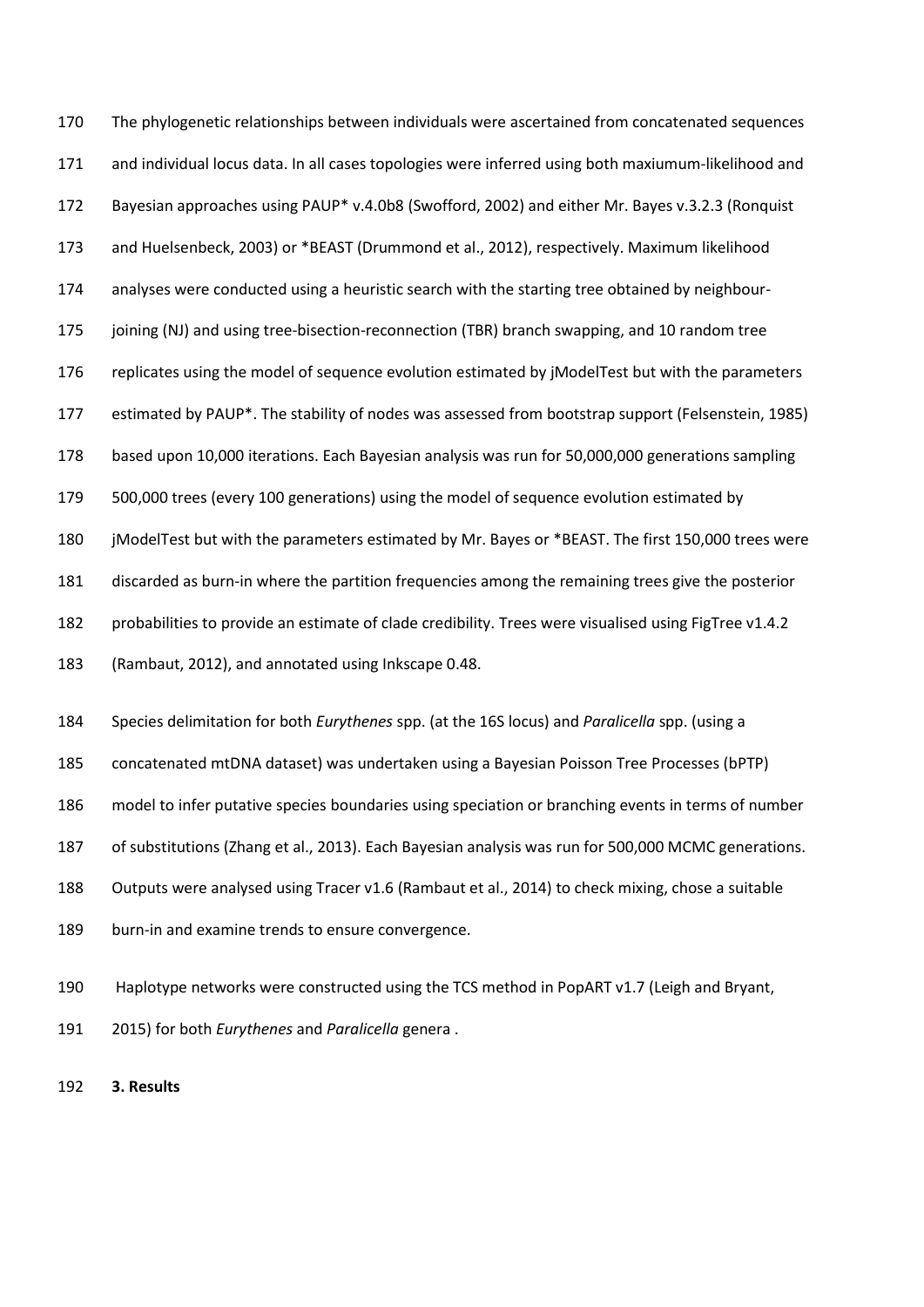A total of 24 different putative species were identified with high confidence using morphological characters, with 90 individuals being sampled from eight trenches. Across the gene amplicons, a total of 260 unambiguous base pairs (bp) were resolved for the 16S rRNA gene, 624bp for COI, 742bp for the 5' end of the 18S rRNA gene, and 727bp at the 3' end (combined amplicon length was 2353bp). Not all individuals were sequenced across all genes given some species yielded DNA of poor quality which precluded the amplification of large amplicons, or hampered sequencing across stretches of high GC-content and repetitive areas. GenBank accession numbers are provided in Table 1.

 Subsequently we present both topologies based upon a concatenated data set (total 1626bp: 16S 260bp, COI 624bp and 18S 742bp) for 18 key species (Figure 1) and 16S data alone for 24 species to maximise taxonomic coverage (Figure 2). Individual gene topologies for 16S, COI and 18S, as well as 204 a combined mtDNA topology are also presented in the supplementary materials (Supplementary Figures 1-4). Any lack of congruence among topologies that may affect overall interpretation is highlighted in the text in each instance.

 A coalescent Bayesian tree of 18 key species, based on a concatenated dataset is given in Figure 1. The phylogeny shows the superfamily Lysianassoidea to be monophyletic however this is not the case when the phylogeny is based solely on the 16S locus (Supplementary Figure 5). In the 16S phylogeny, to be monophyletic *Bathycallisoma (Scopelocheirus) schellenbergi* would need to be evolutionarily closer to the rest of the Lysianassoidea superfamily than *Lanceola* sp. which is considered part of a different superfamily (the Lanceolidae). The evolutionary distance between *Bathycallisoma (Scopelocheirus) schellenbergi* and the remainder of the Lysianassoidea at the 16S locus is sufficiently large that it affects the overall resolution of the phylogeny causing instability in the internal topology where the overall phylogeny is altered and, as such, *Bathycallisoma (Scopelocheirus) schellenbergi* has been removed from the final 16S phylogeny (Figure 2).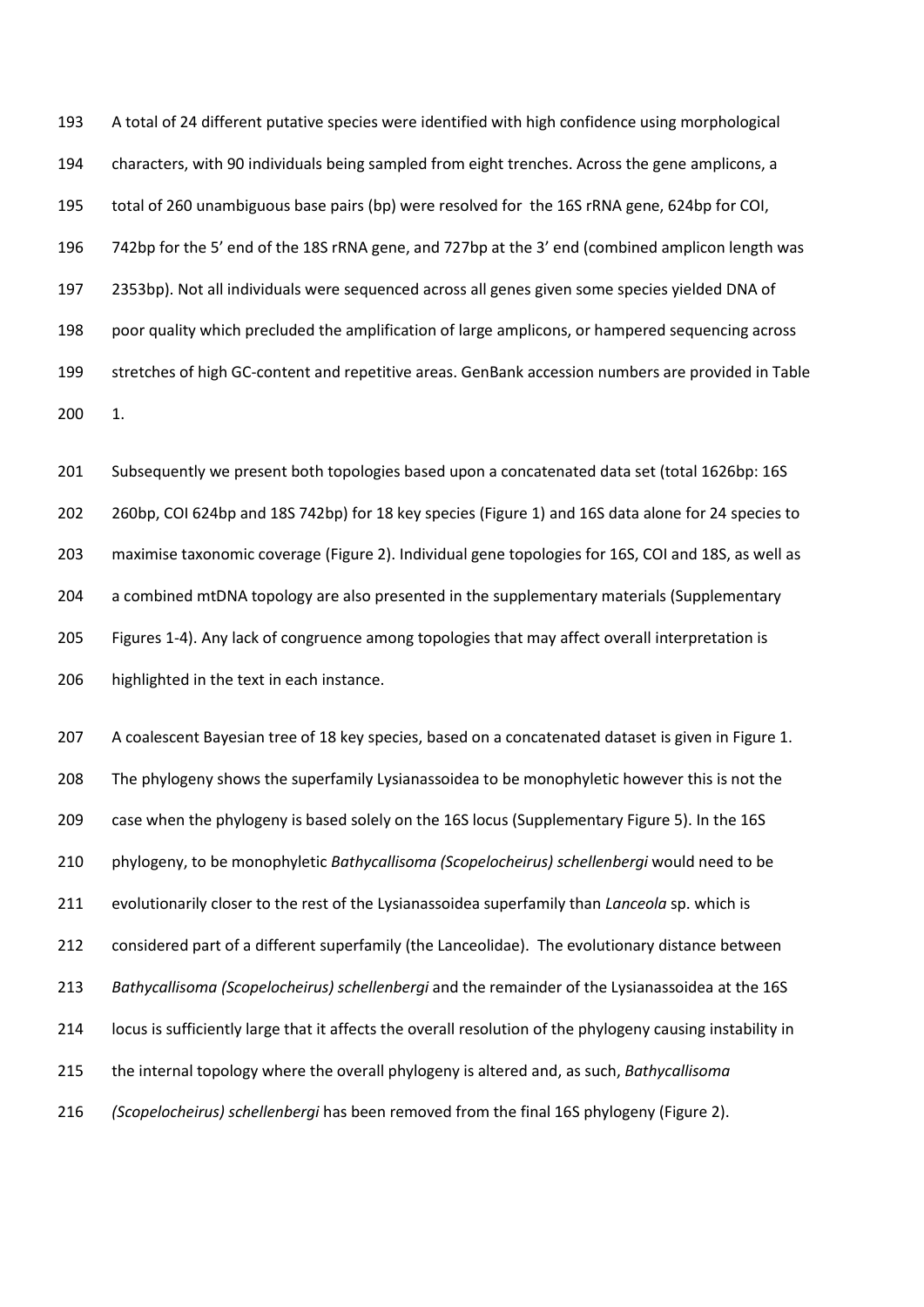Notwithstanding there is still a level of distinction *between Bathycallisoma (Scopelocheirus)* 

*schellenbergi* and *Bathycallisoma schellenbergi* that resolves them as two distinct species (Figure 1).

219 The relative relationships of the species show variance between the concatenated dataset and the 16S gene tree. Given the species coverage in the concatenated dataset incongruence is shown at the family and genus level.

 The Alicellidae family supposedly consists of the genera *Alicella*, *Paralicella* and *Tectovalopsis* (Lowry and Broyer, 2008). Whilst each genus does form a monophyletic clade there are several

discrepancies between the concatenated phylogeny and the 16S gene tree. In the 16S phylogeny

*Alicella* is a sister taxa to *Tectovalopsis* but in the concatenated dataset *Cyclocaris* is the sister taxa to

Tectovalopsis. Both datasets suggest that *Alicella*, *Tectovalopsis* and *Cyclocaris* form a distinct clade.

Also, in the 16S phylogeny *Paralicella* is monophyletic and a sister taxa to the Hirondelleidae but in

the concatenated dataset forms a clade with *Valettietta* which is part of the Valettiopsidae family.

Neither phylogeny suggests that *Alicella*, *Paralicella* or *Tectovalopsis* form a distinct monophyletic

family therefore the Alicellidae is not monophyletic.

 Another point of contention between the 16S phylogeny and the concatenated dataset is the relative placement of the Eurytheneidae family. Figure 1 shows *Eurythenes* and *Bathycallisoma* to be sister genera but this is not the case in Figure 2 where *Bathycallisoma* is shown to be ancestral to a polyphyletic *Eurythenes*. *Eurythenes* being placed sister to *Bathycallisoma* in the concatenated dataset is more statistically supported than its placement in the 16S phylogeny but this still disagrees with the findings of Corrigan et al. (2014) that suggests that *Eurythenes* is sister to a group containing *Paralicella* and *Stephonyx,* and as such is more closely related to *Paralicella* than *Cyclocaris*. Our concatenated phylogeny suggests that *Paralicella* is more evolutionary close to *Cyclocaris* than to *Eurythenes*.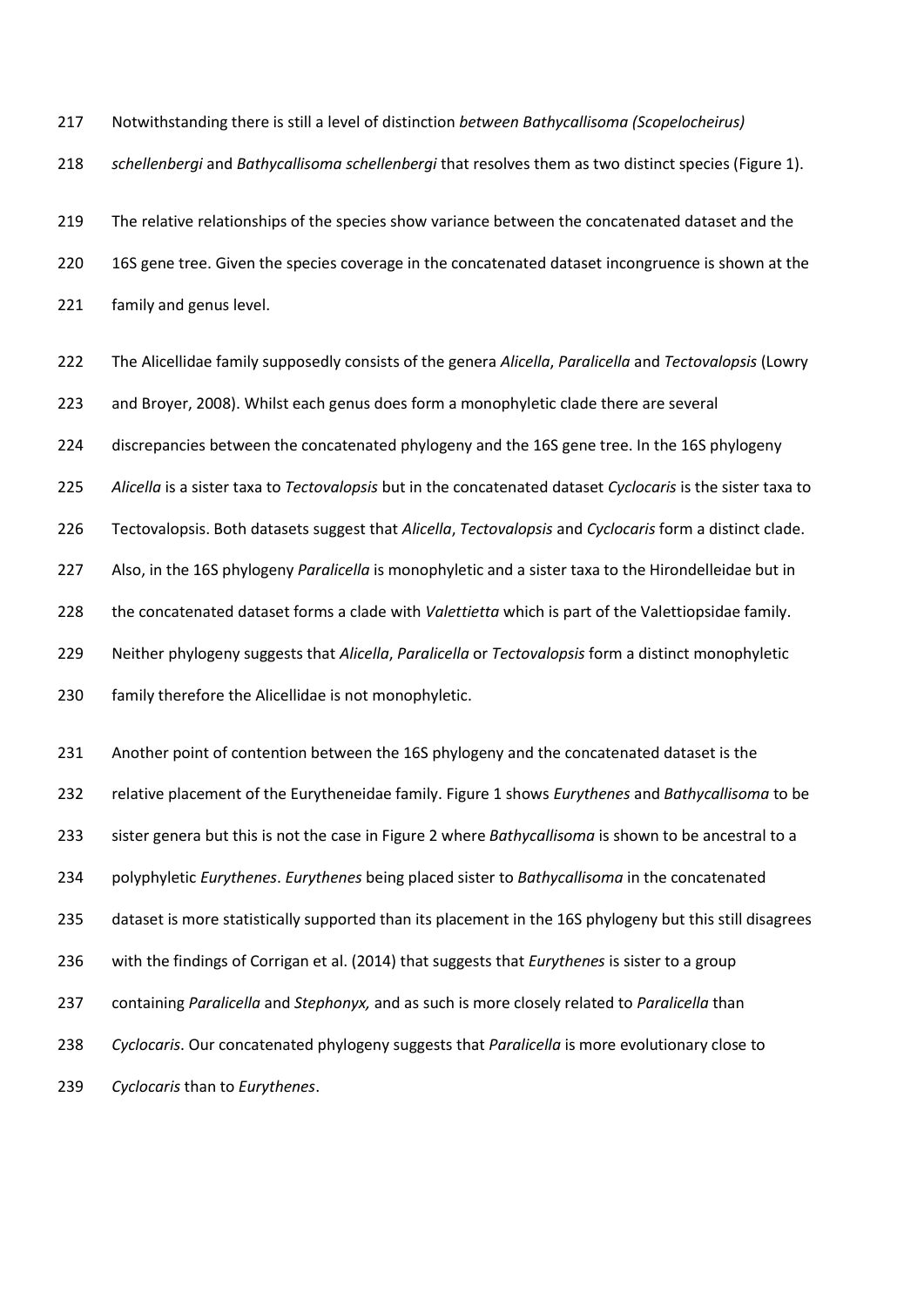For the *Abyssorchomene* genus there is congruence between our 16S and concatenated datasets, which are also consistent with the phylogeny constructed by Corrigan et al. (2014). *Abyssorchomene* and *Orchomenella* are currently classified as separate genera belonging to different families (Uristidae and Lysianassidae, respectively). However, they have been shown not to form reciprocally monophyletic clades with *Orchomenella* being situated within the *Abyssorchomene* clade in every instance. The relative placement of this clade in relation to the rest of the Lysianassoidea is also uncertain. Both our concatenated phylogeny and that in Corrigan et al. (2014) shows the *Abyssorchomene* to be the most ancestral clade of the Lysianassoidea which is not shown in our 16S phylogeny - although this placement in the 16S is poorly supported.

 Across the phylogeny further apparent anomalies involve: 1) Two individuals classified *as Hirondellea wagneri* from the Peru-Chile trench fall out with the main *Hirondellea* clade that contains five other reciprocally monophyletic *Hirondellea* species from across six trenches; 2) An individual positively identified as *Valettietta gracilis* from the New Hebrides trench did not fall as a sister taxa to *Valettietta anacantha*, and as such *Valettietta* is not a monophyletic genus; 3) Individuals from the Tonga trench that have been tentatively classified as a novel species of *Uristes* (Blankenship et al., 2006) clearly fall within the monophyletic *Hirondellea* clade.

 We identified examples of potentially overlooked hadal amphipod diversity. A sample from the Kermadec trench was catalogued as a hitherto unknown *Hirondellea* species. This fell within the *Hirondellea* clade, but did not associate with any of the other *Hirondellea* species catalogued from this location. The original sample was identified to genus based upon morphological characters with a high level of confidence.

 Several putative species were also shown not to be monophyletic groupings. Figure 3a is a mitochondrial concatenated phylogeny focused upon the relationships between individuals identified as *Paralicella tenuipes* and *Paralicella caperesca*, with the topology rooted through *Hirondellea dubia.* The phylogeny shows that the morphological characteristics used to distinguish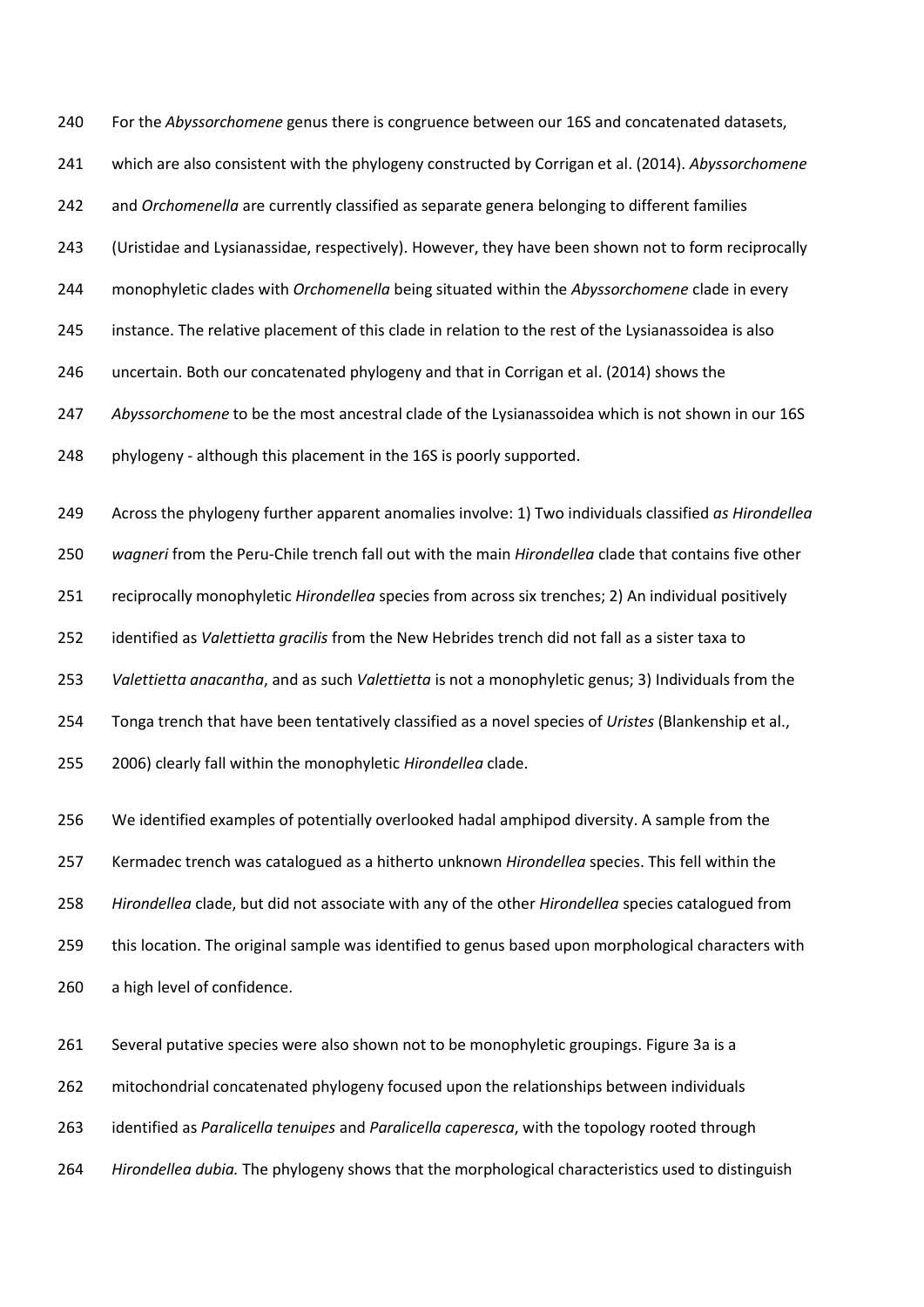between *P. tenuipes* and *P. caperesca* are not sufficiently robust to ensure consistent and accurate identification. This is further highlighted by a species-delimitation analysis which suggests the phylogeny may actually represent up to four species. The concatenated dataset for *Paralicella* spp. (comprising 13 unique sequences each consisting of 257 variable positions of which 203 were parsimony-informative) was also used to construct a haplotype network (Supplementary Figure 6) which also showed the same pattern of groupings as the species-delimitation analysis.

 The relationship between *Abyssorchomene* spp. and *Orchomenella gerulicorbis* based on a mitochondrial concatenated phylogeny is shown in Figure 3b. The phylogeny shows that *Abyssorchomene* is paraphyletic due to the inclusion of *O. gerulicorbis* in the clade and this is consistent with our concatenated phylogeny (Figure 1), 16S phylogeny (Figure 2) and the phylogeny constructed in Corrigan et al (2014). For both Figures 3a and 3b the likelihood of the resolved 276 topologies is significantly greater than any topology constrained to be reciprocally monophyletic for the individual species (Shimodaira-Hasegawa test; p < 0.05). Moreover, these patterns are consistent with all our individual gene trees (Supplementary Figures 1-4).

 Four amphipod individuals were collected from the Izu-Bonin trench labelled Unidentified Amphipod 1-4 (Figure 2) that had morphological characteristics similar to the *Tryphosella* genus but they also exhibited characteristics not previously associated with *Tryphosella* and, as such, the specimens could not be positively identified to any previously described *Tryphosella* species with a high degree of confidence. Futhermore, *Tryphosella* is noted as being a genus into which many species have been placed due to a lack of affinity with other genera, so it is difficult to ascertain what species are truly *Tryphosella* (Lowry and Stoddart, 2011). It has been hypothesised that they perhaps represent two novel species within a novel genus (N.M. Kilgallen, pers. comm.). The DNA sequence data however, is difficult to reconcile with this contention (Figure 2). The four individuals do form two distinct groups though these do not correspond to the two supposed species separated based on morphological differences. Moreover, one of these groups is indeed a sister group to *Tryphosella*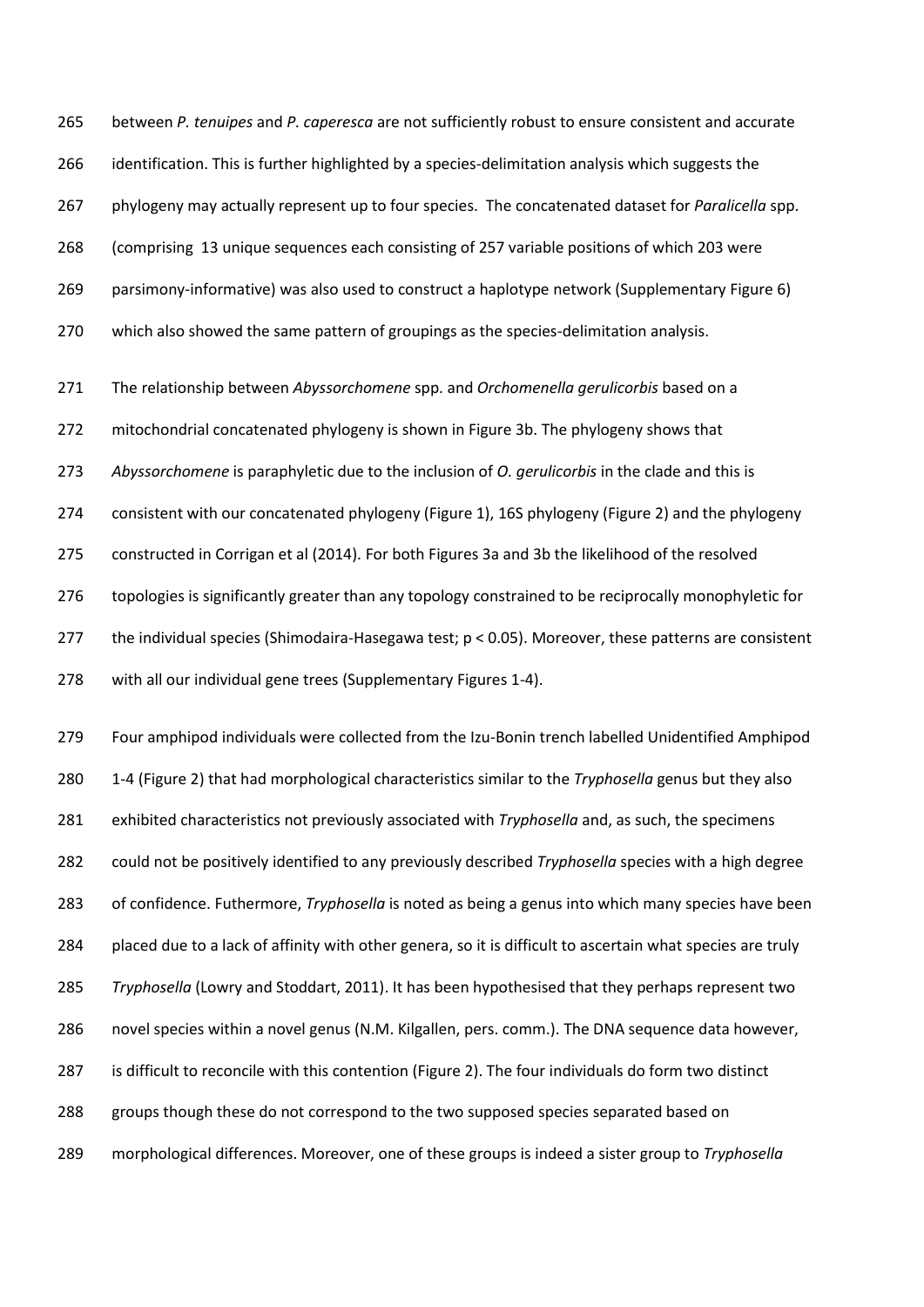(Unidentified amphipod 1 and 2) but the other is completely distinct with an evolutionary separation at a level similar to differences between families (Unidentified amphipod 3 and 4).

292 The only differences that occur between gene trees and concatenated datasets are associated with relative placement of taxa. For example, *Hirondellea* is sister to the *Abyssorchomene* and *Orchomenella* clade in the 18S dataset (Supplementary Figure 3), but is sister to *Paralicella* in 16S (Supplementary Figure 1), sister to no clades in the fully concatenated dataset (Figure 1), and is polyphyletic in both the COI and mtDNA concatenated phylogenies (Supplementary Figure 2 and 4, respectively).

 Species-delimitation analyses demarked four separate species of *Eurythenes* from the Peru-Chile trench at the 16S locus (Figure 4). These are *Eurythenes* sp. Hadal, Abyssal-major, Abyssal-minor and Bathyal. The relationships between these four *Eurythenes* species with the nine putative species- level clades previously identified by Havermans et al. (2013) using 16S rDNA sequences is shown in Figure 4. Three groups (Hadal, Abyssal-major and Bathyal) form monophyletic clades that are distinct from any lineage previously described. A third group (Abyssal-minor) was placed with a Brazilian abyssal group (Eg4) identified in Havermans et al. (2013) which has recently been described as *Eurythenes magellanicus* (d'Udekem d'Acoz and Havermans, 2015). While this phylogeny is only supported with the Bayesian posterior probability our sequences have a 100% identity to those in the Eg4 group. One of our unique *Eurythenes* clades (Hadal) represents the only *Eurythenes* from hadal depths and from the branch lengths shown in Figure 4 is one of the most highly divergent forms. Repeating a species delimitation analysis across the 16S dataset identified eleven putative species boundaries with a high degree of confidence (Table 2) among the *Eurythenes* clades. There is no obvious grouping of the species by latitude, longitude or trench but species are separated into bathyal, abyssal and hadal depths.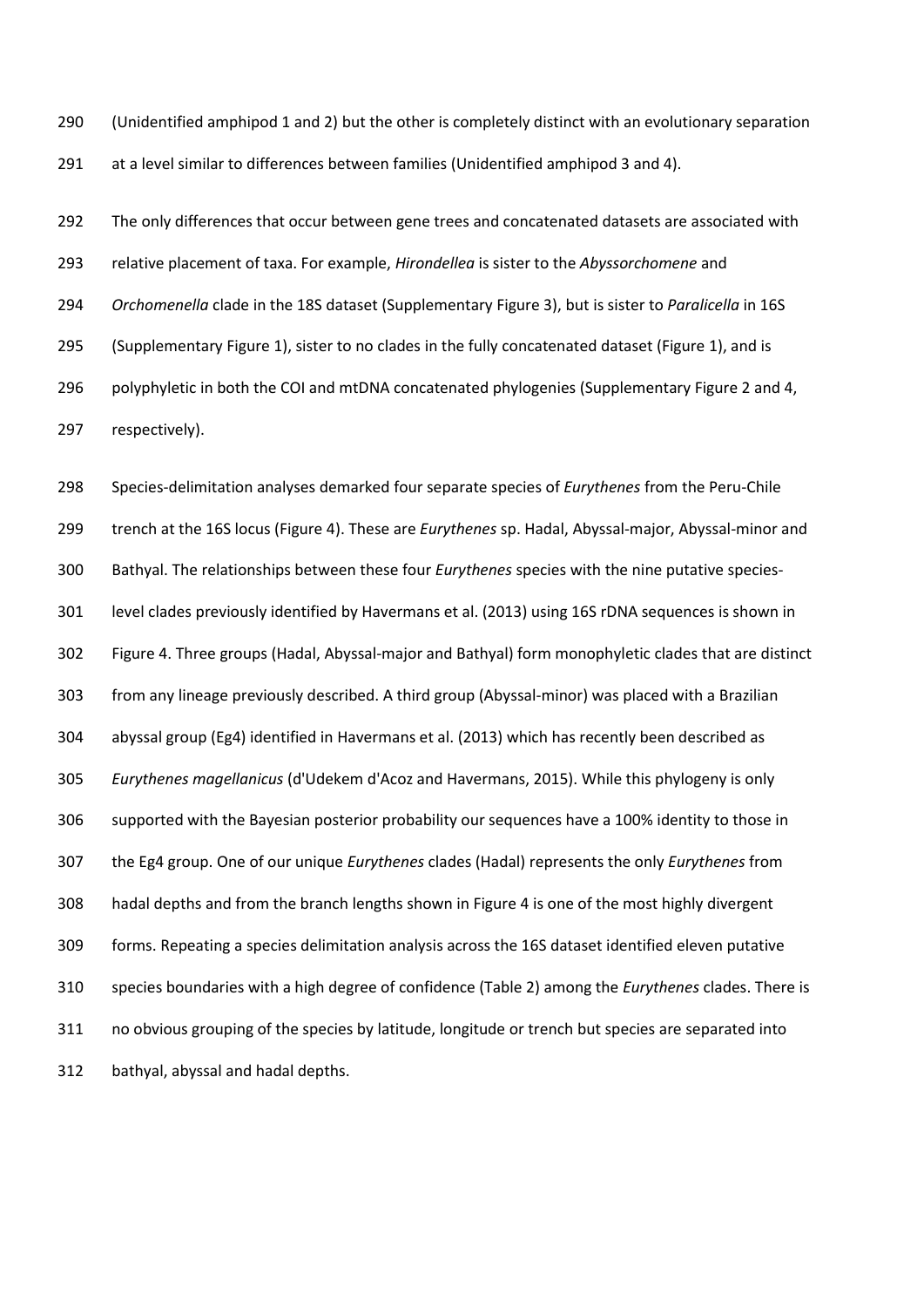- The single gene database for *Eurythenes* spp. is comprised of 18 unique sequences each consisting of
- 93 positions of which 57 were parsimony-informative. The *Eurythenes* spp. haplotype network
- shows the same pattern of grouping as the species delimitation analyses (Supplementary Figure 7).

**4. Discussion**

#### **4.1. Recommendations for taxonomic revision**

 The salient finding of this study is a discordance between morphological-based classification and molecular-based phylogeny in the lysianassoid amphipods. This is apparent at the level of the family, genus and species. Higher level taxonomic classifications in amphipods have traditionally been more unstable than their lower level equivalents (Bousfield and Shih, 1994) and the incongruence seen here in the Lysianassoidea echoes the work of Havermans et al, (2010) and Corrigan et al, (2014) which have also highlighted a discordance between morphological taxonomy and phylogenetics data. Our analysis also revealed some plasticity among different gene trees resolved from nuclear and mitochondrial data. Combined, this highlights some of the difficulties associated with producing a definitive phylogeny for deep-sea amphipods, and argues that any attempt requires a considerable body of molecular data from across multiple loci, proper knowledge of the extent of phenotypic plasticity in morphological traits and descriptions of samples that have not been damaged during sampling.

 A consistent feature across individual gene trees and the concatenated data sets was that key taxonomic groups failed to form reciprocally monophyletic clades. This indicates several issues associated with classification that require consideration and revision which are described below and summarised in Table 3.

 The Scopelocheiridae is the potentially most problematic family as it does not form a monophyletic group with the Lysianassoidea superfamily at the 16S locus but does in a concatenated dataset. In the 16S geneology *Bathycallisoma (Scopelocheirus) schellenbergi* is shown to be more ancestral to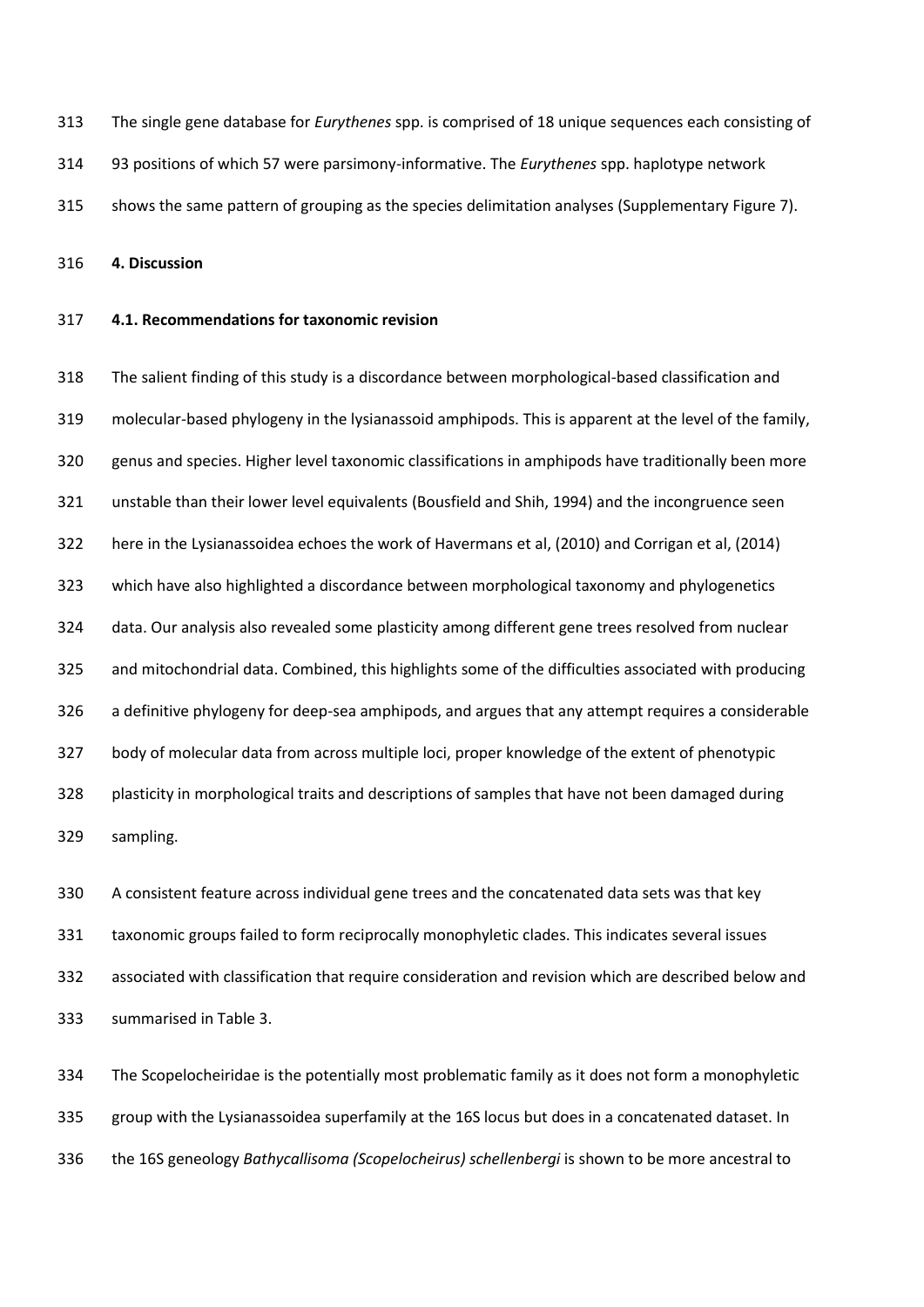the Lysianassoidea than *Lanceola* sp. which forms part of a different superfamily (Lanceolidae). Whether this is their true evolutionary relationship or a consequence of incomplete lineage sorting is difficult to ascertain. Moreover, the ability to accurately determine the true evolutionary history of the Scopelocheiridae is also difficult to confirm given that the overall divergence between *Bathycallisoma schellenbergi* and *Bathycallisoma (Scopelocheirus) schellenbergi* is largely driven by the diversity at the 16S locus. It is noteworthy that *Scopelocheirus schellenbergi* has previously been suggested to be synonymous with *Bathycallisoma schellenbergi* based upon morphological similarity (Barnard, 1964; Dahl, 1979) and this has recently been revised by Kilgallen and Lowry (2015) whereby *Scopelocheirus* has been collapsed into *Bathycallisoma*. This revision cannot be reconciled with our phylogeny given that *Bathycallisoma* and Bathycallisoma (*Scopelocheirus)* form two very distinct groupings, the former within the main Lysianassoidea grouping whereas the latter is further removed at the 16S locus, and in the total concatenated phylogeny they still have an evolutionary distance between them that separates them to species level. Interestingly, Dahl (1959) distinguishes '*Bathycallisoma schellenbergi'* from Schellenberg's '*Scopelocheirus schellenbergi'* based on morphological differences in an individual from the Kermadec trench and the genetic data presented here show differences between a *B. schellenbergi* individual and a *B. (S.) schellenbergi* from the Kermadec trench suggesting there are indeed two species present.

 The Alicellidae family have been described as comprising of the genera *Apotectonia*, *Diatectonia*, *Transtectonia*, *Alicella*, *Paralicella* and *Tectovalopsis* (Lowry and De Broyer, 2008). Here we present molecular data on *Alicella*, *Paralicella* and *Tectovalopsis* which shows these three genera are reciprocally monophyletic, but do not group as a monophyletic family given that *Valettietta* is sister to *Paralicella*, and *Cyclocaris* is sister to *Tectovalopsis* in the concatenated dataset, and *Paralicella* is sister to *Hirondellea* in the 16S dataset. Taxonomic revision should aim to correctly delimit genera in the Alicellidae. This will require more molecular data since the most robust phylogeny can be difficult to ascertain given the instability of internal topologies and poor node support. Discordance at higher taxonomic levels can be attributed to short internal branches united with proportionally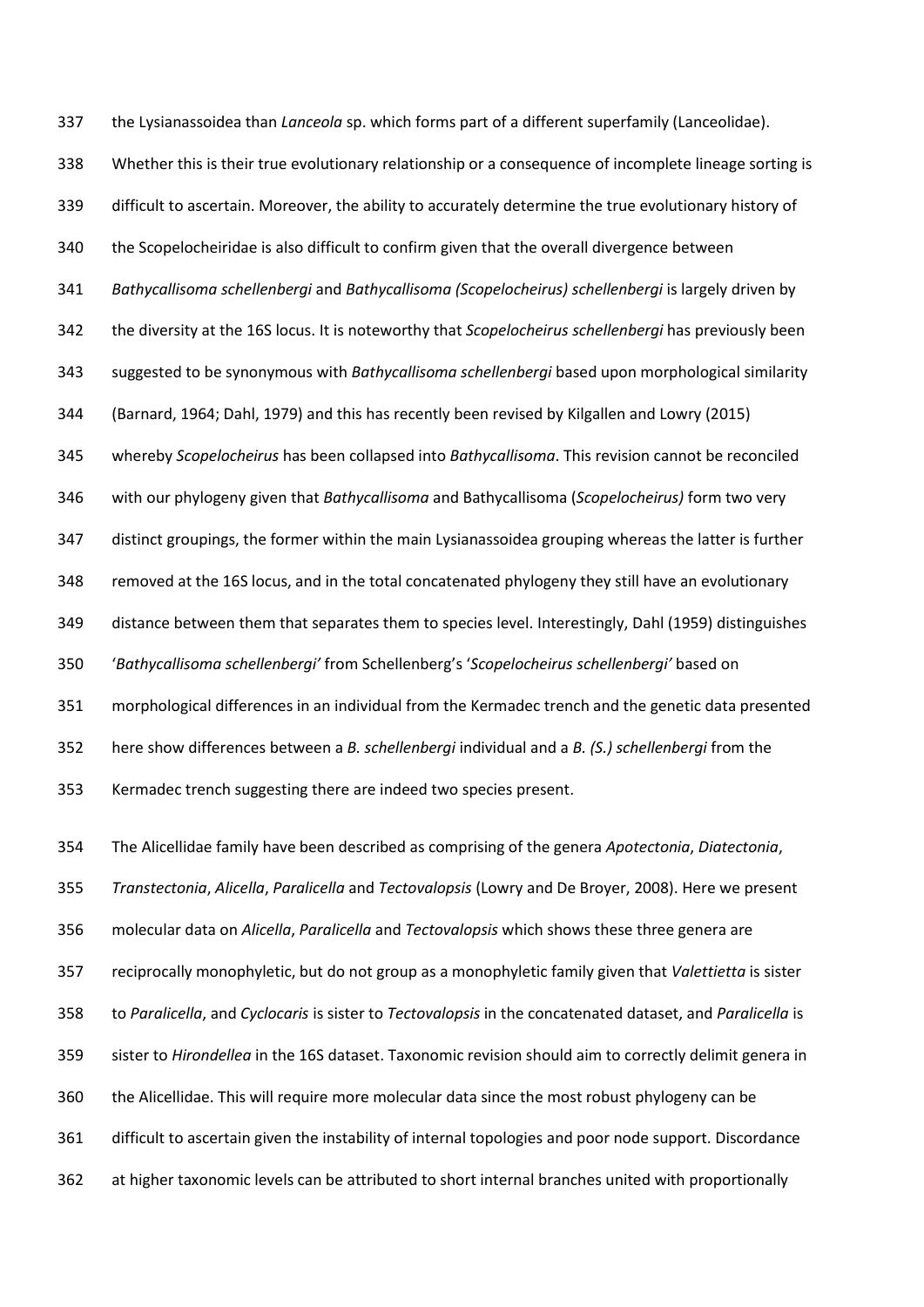long terminal branches which is often indicative of taxa which have undergone ancient rapid speciation (Donoghue and Sanderson, 1992; Macdonald III et al., 2005). This is consistent with the findings of Corrigan et al. (2014) that show that amphipods from the Atlantic abyssal plain underwent an adaptive radiation during the Eocene-Oligocene transition when deep sea habitat formed and provided new ecological niches and the opportunity for adaptive radiation. The genus *Paralicella* itself also requires taxonomic scrutiny at the species level. Currently *Paralicella* has six described species with *P. tenuipes* and *P. caperesca* being the most commonly recovered

 from abyssal and hadal depths. The descriptions of *P. tenuipes* and *P. caperesca* have been debated with concerns raised over the morphological characteristics used to differentiation them and

whether they actually reflect morphological plasticity associated with instar developmental stages

(Barnard and Shulenberger, 1976). Here we demonstrate that the current taxonomic descriptions

are insufficient to consistently identify species. The phylogeny also suggests that there are more

species than previously appreciated with the species delimitation analysis of the 16S locus

indicating there may be up to four separate species.

Within the phylogeny, *Orchomenella* and *Abyssorchomene* are shown to form a distinct but mixed

clade. This has been shown previously using specimens of different species within these genera,

from different geographical locations at bathyal and abyssal depths (Corrigan et al, 2013; Havermans

et al, 2010). An individual of *Abyssorchomene musculosus* was also shown to have the same

sequence as several *A. distinctus* individuals. The *Abyssorchomene* genus requires further revision at

both lower and higher taxonomic levels to ensure appropriate species-level delimitation and to

address the remaining polyphyly at the genus and family level. Both *Orchomenella* and

*Abyssorchormene* are often difficult to taxonomically identify using morphological characteristics so

this complex would benefit from the addition of molecular data for identification purposes.

 Inconsistencies at the genus-level have also been uncovered across the 16S phylogeny. A *Valettettia gracilis* individual that was identified with high confidence using morphological characters does not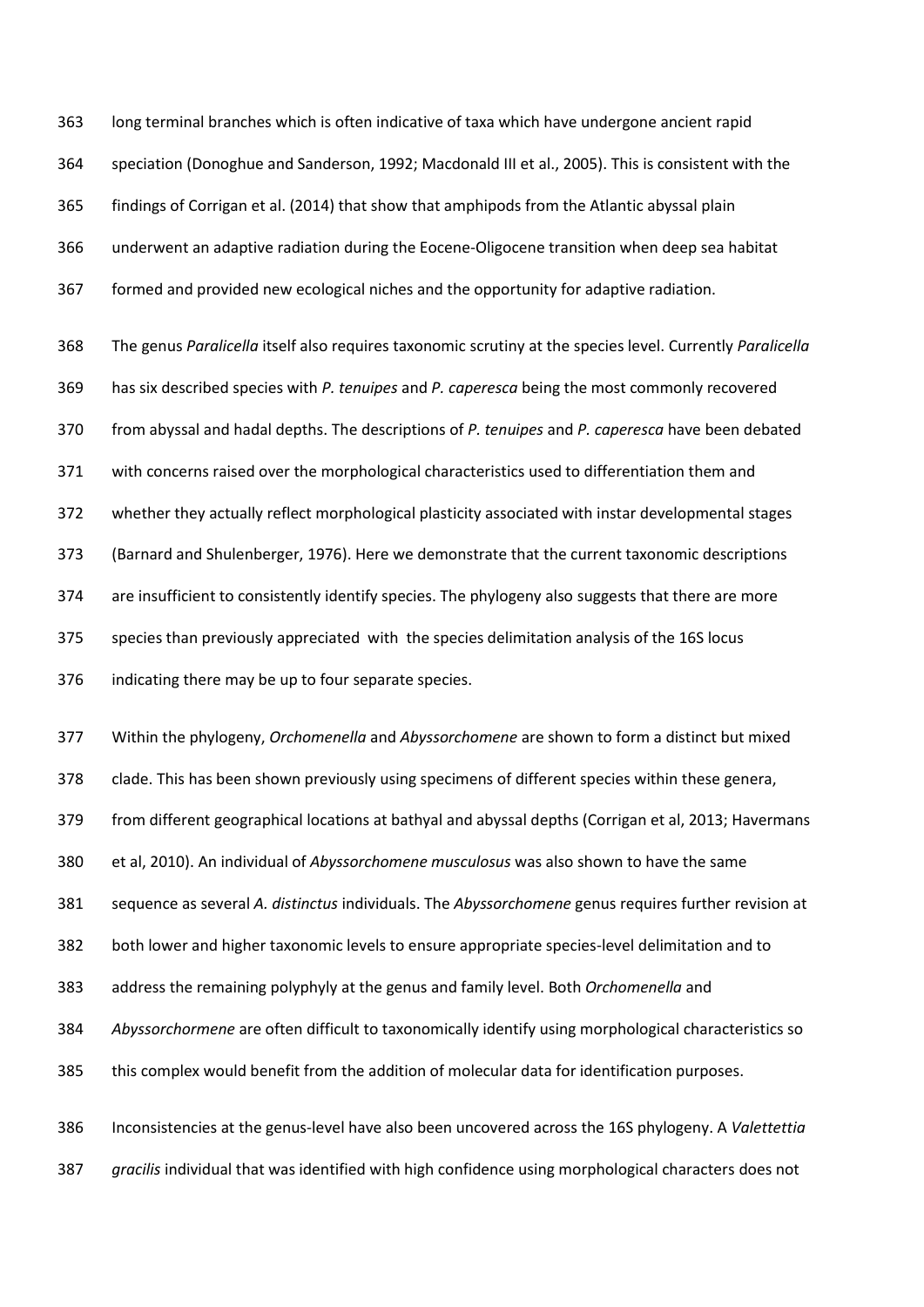form a monophyletic group with the remainder of the *Valettettia* clade. This is also the case with *Hirondellea wagneri* which does not fall into the remainder of the *Hirondellea* clade. Furthermore, the putatively identified *Uristes* sp. nov. does not appear to be either *Uristes* or *Tryphosella*, but instead is positioned within the *Hirondellea* clade. Such anomalies likely reflect the plastic nature of the morphological traits being used to assemble species in a particular genus.

#### **4.2. Biogeographic patterns**

 The Scopelocheiridae have recently undergone revision (Kilgallen and Lowry, 2015) with the collapsing of the genus of *Scopelocheirus* into the junior synonym of *Bathycallisoma.* However we have shown there is sufficient evolutionary distance between the specimens to determine them as separate species. Both individuals of *Bathycallisoma* and *Bathycallisoma (Scopelocheirus)* have been sampled from the Kermadec trench at the same depth range suggesting an overlap in resource use by the two species. It is also worth noting that individuals of *B. (S.) schellenbergi* show genetically similar COI sequences from Puerto-Rico, Kermadec and New Hebrides trenches. It is unclear how the distribution of *Bathycallisoma (Scopelocheirus) schellenbergi* stretches from the SW Pacific (Kermadec Trench) to the Atlantic (Puerto-Rico Trench) without being found in the intervening SE Pacific (Peru-Chile Trench) but it is outside the scope of this paper to make further comments on the ecology of *B. (S.) schellenbergi*.

 The distribution patterns of the lysianassoids are key for determining their evolutionary and ecological histories. All the families in the Lysianassoidea investigated here are found across all of the trenches explored. In this study, however, at the species level there can be geographically distinct patterns of distribution. For example, species such as *Alicella gigantea* and *Eurythenes gryllus* have been shown to have cosmopolitan distributions (France and Kocher, 1996; Jamieson et al., 2013). *Eurythenes* has also been shown to exhibit bathymetric stratification that may be due to cryptic speciation (Havermans et al., 2013) and although data is more limited for *Alicella gigantea* the data that is available shows very little differentiation between individuals located in the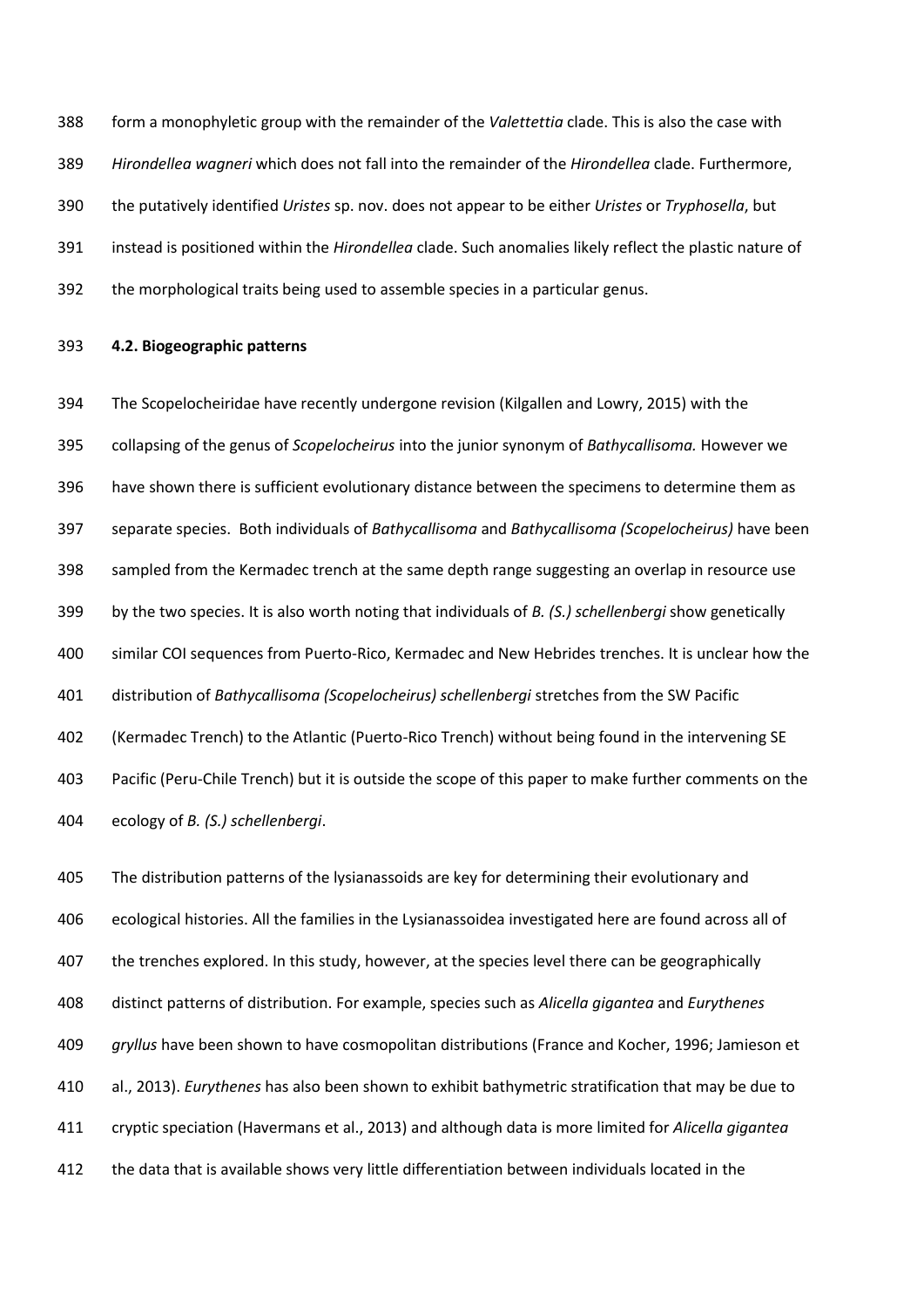Kermadec trench, New Hebrides trench or the Central North Pacific (Jamieson et al., 2013) suggesting that only *A. gigantea* is truly cosmopolitan although this assertion would benefit from further investigation. Similarly, *Paralicella* spp. has shown to form two major groups in our mtDNA concatenated phylogeny where the first group consists of individuals from the Japan, Mariana and Peru-Chile trenches and the second group from Kermadec, New Hebrides, Mariana and Peru-Chile trenches. This suggests a degree of ecological structure in the most northerly (Japan) and southerly (New Hebrides and Kermadec) trenches with mixture occurring in the mid-Pacific (Mariana and Peru-420 Chile). Also, differing patterns of trench association have also been shown for other genera that have an abyssal distribution: 1) *Valettietta anacantha* shows differentiation between individuals located in the New Hebrides and Kermadec trenches, and the Mariana trench and 2) *Abyssorchomene* shows differentiation where *A. distinctus* is found in both the Peru-Chile and New Hebrides trenches whereas *A. chevreuxi* is only found in the Peru-Chile trench, one unknown *Abyssorchomene* species is found only in the New Hebrides trench and another unknown *Abyssorchomene* species is found only in the Mariana trench. While geographic isolation of hadal trenches have often been considered 427 conducive to endemism the homogeneity of the abyssal plains would suggest gene flow would be less restricted in abyssal species due to the lack of physical barriers to gene flow. The differentiation of distribution patterns described here suggests that the driver of speciation at abyssal depths cannot solely be geographical distance. It is more likely that a combination of habitat-specific and species-specific factors influence speciation such as: water chemistry, sediment type, water temperature, nutritional input, species community structure, locomotory ability or dispersal method (Dawson and Hamner, 2008; Ricklefs, 2004).

 *Hirondellea* is a genus that has been well documented within hadal depths. However, the distribution of different *Hirondellea* species across trenches is not entirely clear. Within the Pacific it was believed that *H. sonne a*nd *H. thurstoni* are endemic to the SE trenches (Peru-Chile Trench), *H. gigas* is endemic to NW trenches (e.g. Mariana and Izu-Bonin trenches) (Eustace et al., 2013; France,

1993) and that *H. dubia* is endemic to the SW trenches (e.g. Kermadec and Tonga trenches)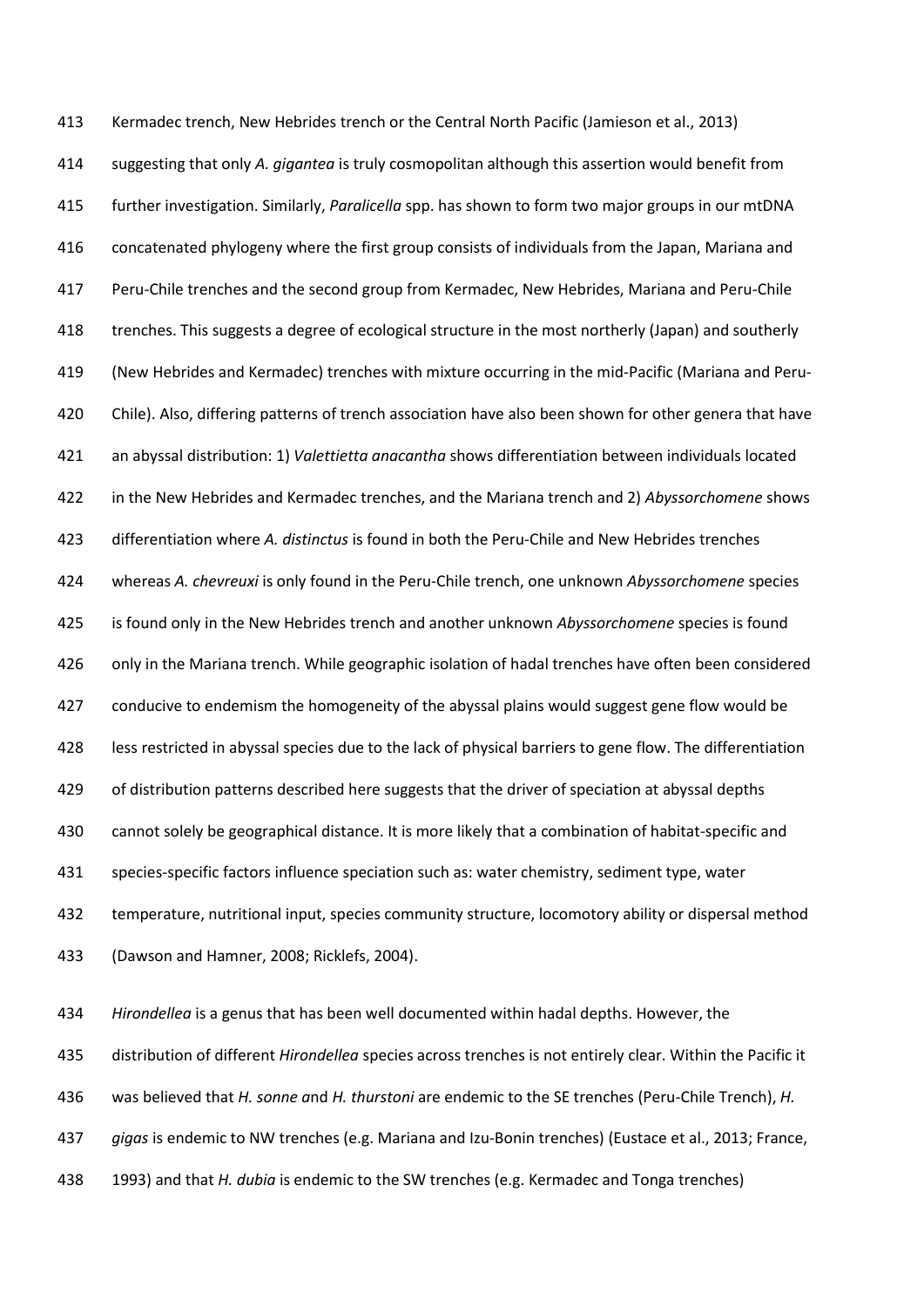(Blankenship et al., 2006; Jamieson et al., 2011). Here we show that *Hirondellea dubia* are also located in the vicinity of the Mariana Trench which was previously believed to only be inhabited by *H. gigas*. *H. dubia* from the New Hebrides Trench also showed higher affinity to those in the Mariana 442 Trench than to those in the Kermadec and Tonga trenches despite being geographically closer, suggesting that bathymetric partitioning (in this case, the Kermadec forearc) is a greater barrier to gene flow than horizontal distance. Also, the individuals from the Mariana region were sampled at the abyssal depth of 5469 m which is shallower than the previous distribution limit of 6000 m set in 446 the Kermadec Trench (Jamieson et al., 2011).

 Species richness of hadal assemblages might also be underestimated by current taxonomic approaches for species identification. For example, amphipods from the Izu-Bonin trench which displayed morphology similar to the *Tryphosella* genus*,* but which could not be identified to any previously described species, were classified as two distinct new species (N.M. Kilgallen, pers. comm.). These were shown to form two distinct groups in a molecular phylogeny, however, one group (Unidentified amphipod 1 and 2) was placed as a sister taxa to *Tryphosella* but the other (Unidentified amphipod 3 and 4) is far removed from the *Tryphosella* clade. This highlights how phylogenetically divergent morphologically similar species can be, and hence the potential for cryptic species diversity.

 Cryptic diversity has previously been identified for *Eurythenes gryllus* (Havermans et al., 2013). Their previous analysis of *Eurythenes* involved individuals from 24 locations across the Arctic, Pacific, Atlantic and Southern Oceans where nine putative species-level clades were identified (Havermans et al., 2013). The addition of two abyssal, one hadal and one bathyal group from the Peru-Chile trench in this study increases this to eleven species. In addition to the genetic divergence between individuals located at bathyal and abyssal depths we resolve a further distinction with hadal samples. This reinforces the suggestion that bathymetry is more influential on *Eurythenes* speciation than geographical distance (France and Kocher, 1996; Havermans et al., 2013). Since both bathyal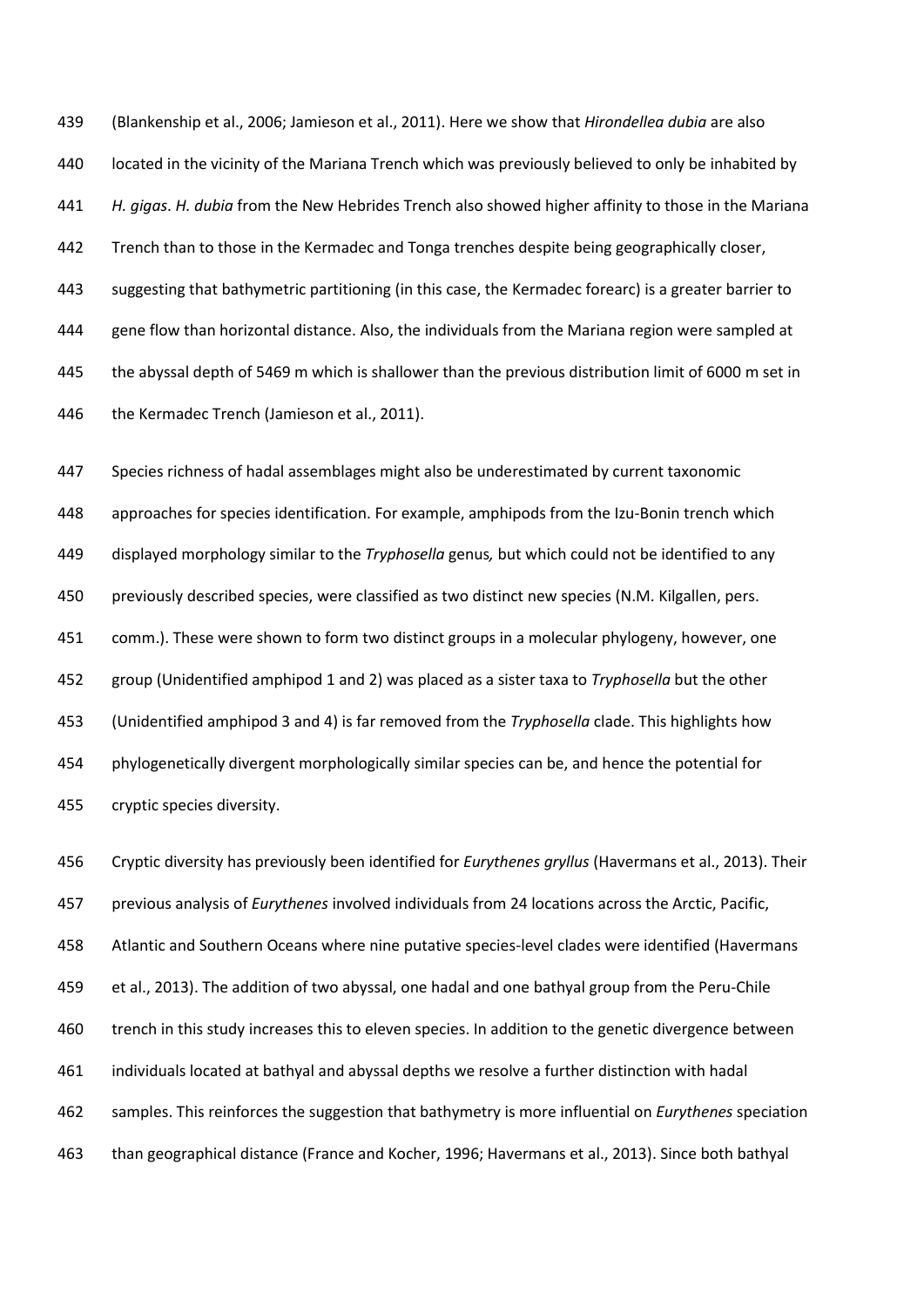and abyssal clades are characterised by a widespread geographic distribution, the analyses of additional hadal morphotypes from other trenches would allow us to further test this hypothesis of speciation influenced by bathymetry.

**5. Conclusions**

 Here we have provided a phylogenetic analysis of the Lysianassoidea which has highlighted several problematic issues in the taxonomic classification of the superfamily alongside informing a better understanding of the biogeographical distributions of key hadal species. Traditional taxonomic analysis of amphipods has focused on morphological variation which has been shown, here and in previous studies, to both under- and overestimate species richness. The use of molecular data allows 473 for more robust analysis into the classification of species and provides a barcoding tool for the correct species identification of unidentified individuals. Combining classical approaches with molecular data will inform an understanding of how morphological variation reflects taxonomic relationships alongside phenotypic plasticity and ontogenetic variation. In turn this provides a framework for building an understanding of the eco-evolutionary drivers of variation seen in the largely unknown hadal zone.

### **Acknowledgements**

 We thank the chief scientists, crew and company of the Japanese RV *Hakuho-Maru* (KH0703 and KH0803), the RV *Tansei-Maru* (KT-09-03), the RV *Kairei* (KR0716), the German FS *Sonne* (SO197 and SO 209) and the New Zealand RV Kaharoa (KAH0190, KAH1109, KAH1202, KAH1301 and KAH1310). This work was supported by the HADEEP projects, funded by the Nippon Foundation, Japan (2009765188), the Natural Environmental Research Council, UK (NE/E007171/1) and the Total Foundation, France. We acknowledge additional support from the Marine Alliance for Science and Technology for Scotland (MASTS) funded by the Scottish Funding Council (Ref: HR09011) and contributing institutions. Additional sea time was supported by NIWA's 'Impact of Resource Use on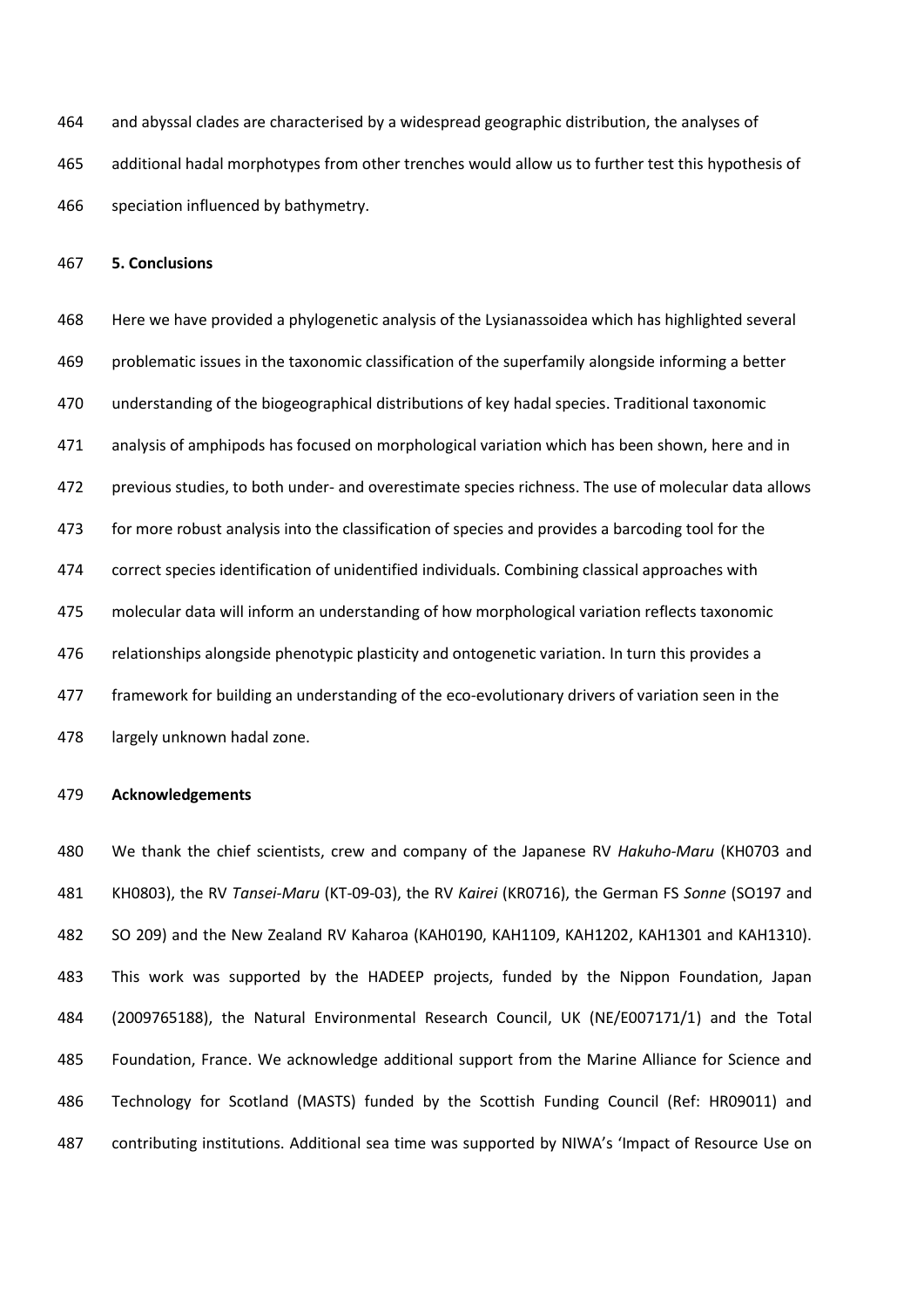| 488 | Vulnerable Deep-Sea Communities' project (CO1 0906). From NIWA we thank Malcolm Clark, Ashley       |
|-----|-----------------------------------------------------------------------------------------------------|
| 489 | Rowden, Kareen Schnabel, Sadie Mills for logistical support at the NIWA Invertebrate Collection. We |
| 490 | also thank Fredrik Søreide from Promare, USA, for supply of the Puerto-Rico samples, and Dr.        |
| 491 | Tammy Horton (NOCS, UK) for identifying some of the earlier amphipod samples.                       |
| 492 |                                                                                                     |

 Table 1. Sample locations, depth and sequence accession numbers for all samples included in the analysis. *Eurythenes gryllus* individuals are labelled as H=hadal, B=bathyal, AMa=Abyssal-major and Ami=Abyssal-minor.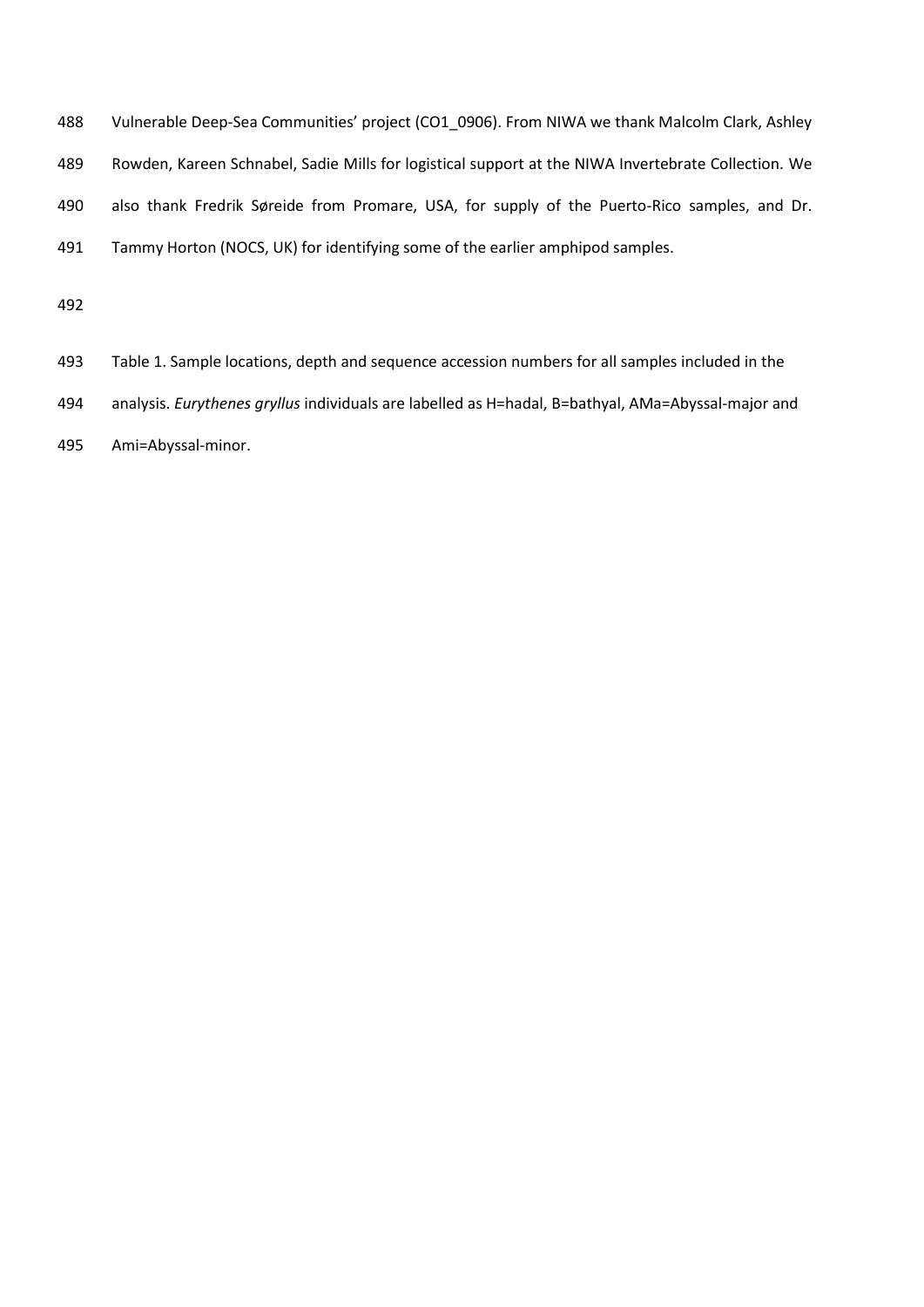|                      |                     |       |            |           |            |          | <b>Accession No.</b> |                          |
|----------------------|---------------------|-------|------------|-----------|------------|----------|----------------------|--------------------------|
|                      | Trench              | Depth | Latitude   | Longitude | <b>16S</b> | COI      | $18S-5'$             | $18S-3'$                 |
| Lysianassoidea       |                     |       |            |           |            |          |                      |                          |
| <b>Alicellidae</b>   |                     |       |            |           |            |          |                      |                          |
| Alicella gigantea    | Kermadec            | 7000m | 32°33'S    | 177°14'W  | KP456083   | KP713893 | ---                  | ---                      |
|                      | <b>New Hebrides</b> | 4694m | 20°56'S    | 168°28'E  | KP456084   | KP713894 | KP347467             | ---                      |
|                      | <b>New Hebrides</b> | 5180m | 20°54'S    | 168°32'E  | KP456085   | KP713895 | ---                  | ---                      |
| Paralicella          | Kermadec            | 6007m | 26°43'S    | 175°11'W  | KP456101   | KP713924 | KP347461             | $\overline{\phantom{0}}$ |
|                      |                     |       |            |           |            |          |                      |                          |
| caperesca            | Kermadec            | 6007m | 26°43'S    | 175°11'W  | KP456099   | KP713925 |                      |                          |
|                      | <b>New Hebrides</b> | 2500m | 21°13'S    | 168°14'E  | KP456105   | KP713921 | KP347463             | KP347463                 |
|                      | <b>New Hebrides</b> | 2500m | 21°13'S    | 168°14'E  | KP456097   | KP713920 | KP347462             | KP347462                 |
|                      | Peru-Chile          | 5329m | 04°27'S    | 81°54'W   | KP456108   | KP713922 | KP347460             | KP347460                 |
|                      | Peru-Chile          | 6173m | 07°48'S    | 81°17'W   | KP456107   | KP713923 | ---                  | ---                      |
| Paralicella          | Japan               | 6945m | 40°15'N    | 144°30'E  | KP456113   | KP713931 | KP347464             | KP347464                 |
| tenuipes             | Japan               | 6945m | 40°15'N    | 144°30'E  | KP456112   | KP713930 | KP347465             | KP347465                 |
|                      | Kermadec            | 6007m | 26°43'S    | 175°11'W  | KP456104   | KP713932 | ---                  | ---                      |
|                      | Kermadec            | 6007m | 26°43'S    | 175°11'W  | KP456103   | KP713933 | ---                  | ---                      |
|                      | Mariana             | 5469m | 18°49'N    | 149°50'E  | KP456111   | KP713929 | $---$                | ---                      |
|                      | Mariana             | 5469m | 18°49'N    | 149°50'E  | KP456110   | KP713928 | ---                  | ---                      |
|                      | Peru-Chile          | 6173m | 07°48'S    | 81°17'W   | KP456109   | ---      | ---                  | ---                      |
|                      | Peru-Chile          | 6173m | 07°48'S    | 81°17'W   | KP347450   | KP713934 | ---                  | ---                      |
|                      | South Fiji Basin    | 4100m | 24°58'S    | 171°3'E   | KP456106   | KP713927 | ---                  | ---                      |
|                      | South Fiji Basin    | 4100m | 24°58'S    | 171°3'E   | KP456098   | KP713926 | ---                  | ---                      |
| <b>Tectovalopsis</b> | <b>New Hebrides</b> | 2500m | 21°13'S    | 168°14'E  | KP456087   | KP713945 | ---                  | $---$                    |
| wegeneri             | <b>New Hebrides</b> | 2500m | 21°13'S    | 168°14'E  | KP456086   | KP713946 | KP347457             | KP347457                 |
| Cyclocaridae         |                     |       |            |           |            |          |                      |                          |
| Cyclocaris sp.       | <b>New Hebrides</b> | 4100m | 24°58'S    | 171°3'E   | KP456090   | KP713899 | KT372890             | ---                      |
|                      | <b>New Hebrides</b> | 4100m | 24°58'S    | 171°3'E   | KP456091   | KP713898 | ---                  | ---                      |
| Cyphocarididae       |                     |       |            |           |            |          |                      |                          |
| Cyphocaris sp.       | Peru-Chile          | 1037m | 25°58'S    | 70°52'W   | KP456133   | KP713952 | ---                  | ---                      |
| Eurytheneidae        |                     |       |            |           |            |          |                      |                          |
|                      |                     |       |            |           |            |          |                      |                          |
| Eurythenes gryllus   | Peru-Chile(H)       | 7050m | 17°25'S    | 73°37'W   | KP456138   | KP713955 | ---                  | ---                      |
|                      | Peru-Chile(H)       | 7050m | 17°25'S    | 73°37'W   | KP456139   | KP713956 |                      |                          |
|                      | Peru-Chile(AMa)     | 4602m | 06°12'S    | 81°40'W   | KP456140   | KP713957 | KP347469             | KP347469                 |
|                      | Peru-Chile(AMa)     | 4602m | 06°12'S    | 81°40'W   | KP456141   | KP713958 |                      |                          |
|                      | Peru-Chile(AMi)     | 4602m | 06°12'S    | 81°40'W   | KP456142   |          |                      |                          |
|                      | Peru-Chile(AMi)     | 4602m | 06°12'S    | 81°40'W   | KP456143   | ---      |                      |                          |
|                      | Peru-Chile(B)       | 915m  | 06°35'S    | 81°31'W   | KP456144   | KP713954 |                      |                          |
|                      | Peru-Chile(B)       | 915m  | 06°35'S    | 81°31'W   | KP456145   |          | ---                  | ---                      |
| Hirondelleidae       |                     |       |            |           |            |          |                      |                          |
| Hirondellea          | <b>New Hebrides</b> | 6948m | 20°38'S    | 168°36'E  | KP456082   | KP713900 | ---                  | ---                      |
| brevicaudata         |                     |       |            |           |            |          |                      |                          |
| Hirondellea dubia    | Kermadec            | 7966m | 26°54'S    | 175°30'W  | KP456068   | KP713905 | ---                  | $---$                    |
|                      | Kermadec            | 7966m | 26°54'S    | 175°30'W  | KP456067   | KP713906 | KP347459             | KP347459                 |
|                      | Mariana             | 5469m | 18°49'N    | 149°50'E  | KP456069   | KP713903 | ---                  | ---                      |
|                      | Mariana             | 5469m | 18°49'N    | 149°50'E  | KP456070   | KP713904 |                      |                          |
|                      | <b>New Hebrides</b> | 6948m | 20°38'S    | 168°36'E  | KP456071   | KP713902 |                      | ---                      |
|                      | New Hebrides        | 6948m | 20°38'S    | 168°36'E  | KP456072   | KP713901 |                      |                          |
|                      | Tonga               | 8798m | 24°08'S    | 175°10'W  | KP456065   | KP713908 | ---                  |                          |
|                      | Tonga               | 8798m | 24°08'S    | 175°10'W  | KP456066   | KP713907 | ---                  | ---                      |
| Hirondellea gigas    | Izu-Bonin           | 8172m | 27°22'N    | 143°13'E  | KP456080   | KP713909 | ---                  | ---                      |
|                      | Izu-Bonin           | 9316m | 27°20'N    | 143°18'E  | KP456079   | KP713910 |                      |                          |
|                      |                     |       |            | 144°30'E  |            |          | ---                  | ---                      |
|                      | Japan               | 6945m | 40°15'N    |           | KP456078   | KP713912 | KT372891             | ---                      |
|                      | Japan               | 6945m | 40°15'N    | 144°30'E  | KP456077   | KP713911 | ---                  | ---                      |
| Hirondellea sonne    | Peru-Chile          | 7050m | $17°25'$ S | 73°37'W   | KP456073   |          | ---                  | ---                      |
|                      | Peru-Chile          | 7050m | 17°25'S    | 73°37'W   | KP456074   | ---      | ---                  | $---$                    |
| Hirondellea          | Peru-Chile          | 7050m | 17°25'S    | 73°37'W   | KP456076   | ---      | ---                  | $---$                    |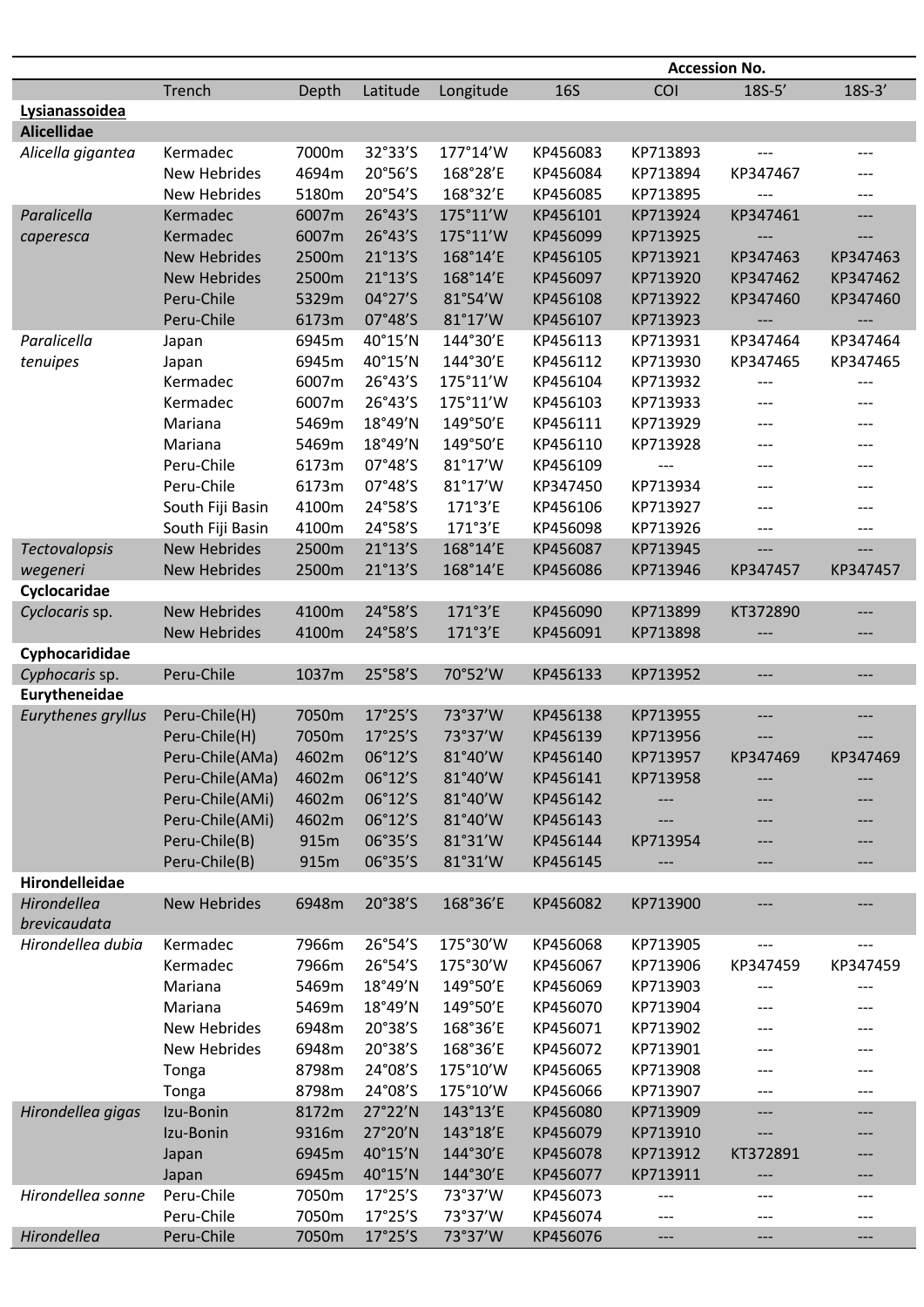| thurstoni            | Peru-Chile          | 8074m | 23°22'S | 71°19'W  | KP456075 | $---$    | $---$          | ---      |
|----------------------|---------------------|-------|---------|----------|----------|----------|----------------|----------|
| Hirondellea          | Peru-Chile          | 6173m | 07°48'S | 81°17'W  | KP456135 | KP713914 | KP347468       | ---      |
| wagneri              | Peru-Chile          | 6173m | 07°48'S | 81°17'W  | KP456134 | KP713913 |                | ---      |
| Lysianassidae        |                     |       |         |          |          |          |                |          |
| Orchomenella         | Kermadec            | 6007m | 26°43'S | 175°11'W | KP456120 | KP713919 |                | ---      |
| gerulicorbis         | Kermadec            | 6007m | 26°43'S | 175°11'W | KP456119 | KP713918 | KP347455       | KP347455 |
| Scopelocheiridae     |                     |       |         |          |          |          |                |          |
| Bathycallisoma       | Kermadec            | 6890m | 26°48'S | 175°18'W | KP456128 | KP713897 | KP347453       | KP347453 |
| schellenbergi        | Kermadec            | 6890m | 26°48'S | 175°18'W | KP456129 | KP713896 | ---            |          |
| Bathycallisoma       | Kermadec            | 7884m | 32°36'S | 177°21'W | KP308148 | KP713939 | $\overline{a}$ | ---      |
| (Scopelocheirus)     | <b>New Hebrides</b> | 6000m | 20°47'S | 168°32'E | KP456060 | KP713938 | KP347451       | KP347451 |
| schellenbergi        | <b>New Hebrides</b> | 6000m | 20°47'S | 168°32'E | KP456061 | KP713937 | KP347452       | KP347452 |
|                      | Puerto-Rico         | 8300m | 19°50'N | 66°45'W  | ---      | KP713935 |                |          |
|                      | Puerto-Rico         | 8300m | 19°50'N | 66°45'W  |          | KP713936 |                | ---      |
| <b>Tryphosinae</b>   |                     |       |         |          |          |          |                |          |
| Tryphosella sp.      | Kermadec            | 6709m | 32°22'S | 177°05'W | KP456132 | ---      | $---$          | ---      |
|                      | Peru-Chile          | 7050m | 17°25'S | 73°37'W  | KP456131 | ---      | ---            | ---      |
| <b>Uristidae</b>     |                     |       |         |          |          |          |                |          |
| Abyssorchomene       | Peru-Chile          | 4602m | 06°12'S | 81°40'W  | KP456114 | KP713882 | KP347454       | KP347454 |
| chevreuxi            | Peru-Chile          | 5329m | 04°27'S | 81°54'W  | KP456115 | KP713883 |                | ---      |
| Abyssorchomene       | <b>New Hebrides</b> | 3400m | 21°06'S | 168°09'E | KP456123 | KP713886 | KT372892       | ---      |
| distinctus           | <b>New Hebrides</b> | 3400m | 21°06'S | 168°09'E | KP456124 | KP713887 |                |          |
|                      | Peru-Chile          | 4602m | 06°12'S | 81°40'W  | KP456121 | KP713884 |                |          |
|                      | Peru-Chile          | 4602m | 06°12'S | 81°40'W  | KP456122 | KP713885 | $---$          | ---      |
| Abyssorchomene       | <b>New Hebrides</b> | 3400m | 21°06'S | 168°09'E | KP456125 | KP713888 | $---$          | ---      |
| musculosus           |                     |       |         |          |          |          |                |          |
| Abyssorchomene       | <b>New Hebrides</b> | 2080m | 21°16'S | 168°12'E | KP456126 | KP713889 | $---$          | ---      |
| sp.                  | <b>New Hebrides</b> | 2080m | 21°16'S | 168°12'E | KP456127 | KP713890 | ---            | ---      |
|                      | Mariana             | 5467m | 18°49'N | 149°50'E | KP456116 | KP713891 | ---            | ---      |
|                      | Mariana             | 5467m | 18°49'N | 149°50'E | KP456117 | KP713892 | $---$          | ---      |
| Uristes sp. nov.     | Tonga               | 8798m | 24°08'S | 175°10'W | KP456063 | KP713947 | KP347458       | KP347458 |
|                      | Tonga               | 8798m | 24°08'S | 175°10'W | KP456064 | KP713948 |                |          |
| Valettiopsidae       |                     |       |         |          |          |          |                |          |
| Valettietta          | Kermadec            | 6007m | 26°43'S | 175°11'W | KP456094 | KP713950 | KT372893       |          |
| anacantha            | Kermadec            | 6007m | 26°43'S | 175°11'W | KP456093 |          |                |          |
|                      | Mariana             | 5467m | 18°49'N | 149°50'E | KP456096 | KP713949 |                | ---      |
|                      | <b>New Hebrides</b> | 5350m | 20°49'S | 168°31'E | KP456095 |          |                | ---      |
|                      | <b>New Hebrides</b> | 5350m | 20°49'S | 168°31'E | KP456092 |          | ---            | ---      |
| Valettietta          | <b>New Hebrides</b> | 4694m | 20°56'S | 168°28'E | KP456130 | KP713951 | ---            | $---$    |
| gracilis             |                     |       |         |          |          |          |                |          |
| Lanceoloidea         |                     |       |         |          |          |          |                |          |
| Lanceolidae          |                     |       |         |          |          |          |                |          |
| Lanceola sp.         | Peru-Chile          | 1037m | 25°58'S | 70°52'W  | KP456062 | KP713953 | KT372894       | ---      |
| <b>Miscellaneous</b> |                     |       |         |          |          |          |                |          |
| Unidentified         | Japan               | 6945m | 40°15'N | 144°30'E | KP456118 | KP713915 | KP347456       | KP347456 |
| Lysianassoid         |                     |       |         |          |          |          |                |          |
| Unidentified         | Mariana             | 5467m | 18°49'N | 149°50'E | KP456100 | KP713916 | KP347466       | KP347466 |
| Primative            | Mariana             | 5467m | 18°49'N | 149°50'E | KP456102 | KP713917 |                |          |
| Lysianassoid         |                     |       |         |          |          |          |                |          |
| Unidentified         | Izu-Bonin           | 8172m | 27°22'N | 143°13'E | KP456088 | KP713941 | ---            | ---      |
| amphipod             | Izu-Bonin           | 8172m | 27°22'N | 143°13'E | KP456137 | KP713944 |                | ---      |
| Unidentified         | Izu-Bonin           | 9316m | 27°20'N | 143°18'E | KP456089 | KP713942 | ---            | ---      |
| amphipod             | Izu-Bonin           | 9316m | 27°20'N | 143°18'E | KP456136 | KP713943 | ---            | ---      |
| Unidentified         | Kermadec            | 6007m | 26°43'S | 175°11'W | KP456081 | KP713940 | ---            | ---      |
| amphipod             |                     |       |         |          |          |          |                |          |

 $rac{6}{496}$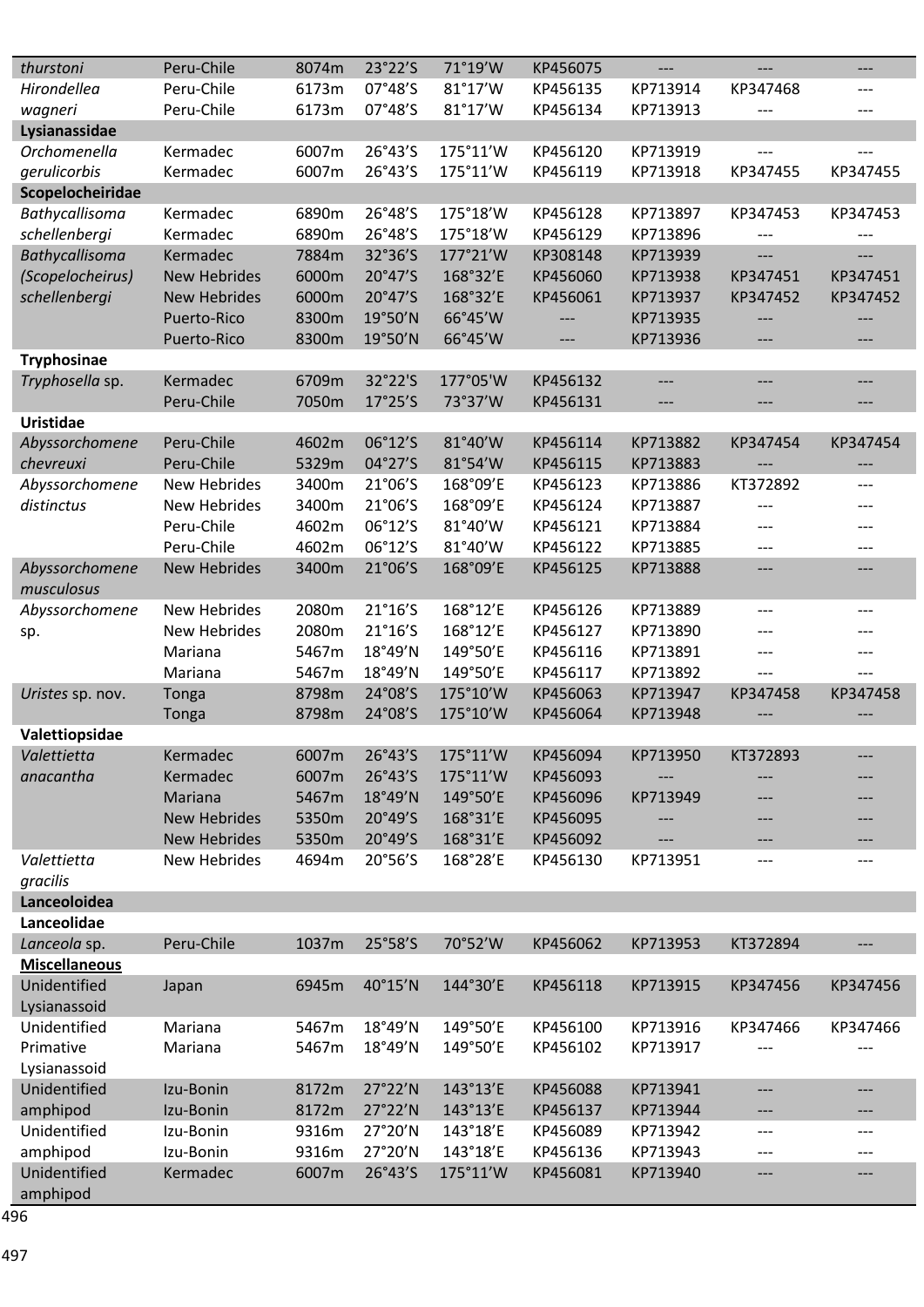# 498 Table 2. Output of bPTP species delimitation analysis.

| Taxon            | No.  | (H) | bPTP Parameters                            | <b>Delimitation Probabilities T(Max-</b>        |
|------------------|------|-----|--------------------------------------------|-------------------------------------------------|
|                  | Segs |     |                                            | Likelihood/Heuristic Search)                    |
| Eurythenes spp.  | 24   | 18  | Acceptance rate=0.42501, merge=49783,      | $1=0.937, 2=0.797, 3=0.640, 4=0.471,$           |
|                  |      |     | split=50217, estimated no. species-between | 5=0.816, 6=0.745, 7=0.636, 8=0.875,             |
|                  |      |     | 3 and 18, mean=11.21                       | 9=0.922, 10=0.968, 11=0.787.                    |
| Paralicella spp. | 15   | 13  | Acceptance rate=0.28782, merge=50255,      | $1=0.974$ , $2=0.830$ , $3=0.859$ , $4=0.442$ . |
|                  |      |     | split=49745, estimated no. species-between |                                                 |
|                  |      |     | 3 and 12, mean=5.77                        |                                                 |

499 Taxon, total number of sequences used (16S for *Eurythenes gryllus* and 16S+COI for *Paralicella* spp.), number of

- 500 unique haplotypes (H), outcome parameters of bPTP analysis and delimitation results for both maximum-likelihood
- 501 and a simple heuristic search are shown.
- 502 Table 3. Summary of taxonomic revisions required.

| <b>Family</b>                    |                                                                                                                     |  |  |  |
|----------------------------------|---------------------------------------------------------------------------------------------------------------------|--|--|--|
| Alicellidae                      | Review the paraphyly of the Alicellidae with the inclusion of Hirondellea                                           |  |  |  |
| Scopelocheiridae                 | Reinstate Bathycallisoma as a genus                                                                                 |  |  |  |
|                                  | Review Bathycallisoma as a member of the Scopelocheiridae                                                           |  |  |  |
| Uristidae                        | Review the polyphyly of the Uristidae with Abyssorchomene and Orchomenella                                          |  |  |  |
| Genera                           |                                                                                                                     |  |  |  |
| Abyssorchomene                   | Further revise the polyphyly of Abyssorchomene with Orchomenella                                                    |  |  |  |
| <b>Bathycallisoma</b>            | Revise the collapse of Scopelocheirus into Bathycallisoma                                                           |  |  |  |
| <b>Species</b>                   |                                                                                                                     |  |  |  |
| Abyssorchomene musculosus        | Review morphology used to distinguish A. musculosus as a separate species                                           |  |  |  |
| Eurythenes gryllus               | Further revision of species in the Eurythenes following (d'Udekem d'Acoz and<br>Havermans, 2015)                    |  |  |  |
| Hirondellea wagneri              | Review morphology used to determine H. wagneri as it does not fall within Hirondellea                               |  |  |  |
| Paralicella tenuipes/Paralicella | Review morphology used to determine Paralicella sp. with the inclusion of molecular                                 |  |  |  |
| caperesca                        | data to verify species delimitation                                                                                 |  |  |  |
| Valettietta gracilis             | Review morphology used to determine V. gracilis as it does not fall within Valettietta                              |  |  |  |
| Uristes sp. nov.                 | Review morphology used to determine Uristes sp. nov. as it falls within Hirondellea                                 |  |  |  |
| 503                              |                                                                                                                     |  |  |  |
| 504                              | Figure 1. Maximum-likelihood tree showing the relationships between 18 key amphipod species based on a fully        |  |  |  |
| 505                              | concatenated dataset. Bayesian posterior probabilities and maximum-likelihood bootstrap support are shown on        |  |  |  |
| 506                              | branch nodes. Values less than 50% were not stated or depicted by an asterisk. Families are denoted by brackets and |  |  |  |
| <b>FOT</b><br>$\sim$             |                                                                                                                     |  |  |  |

- 507 colours.
- 508 Figure 2. Maximum-likelihood tree showing the relationships between 24 identified amphipod species based on all
- 509 16S sequence data, excluding sequences of *Scopelocheirus schellenbergi*. Bayesian posterior probabilities and
- 510 maximum-likelihood bootstrap support are shown on branch nodes. Values less than 50% were not stated or
- 511 depicted by an asterisk. Families are denoted by brackets and colours.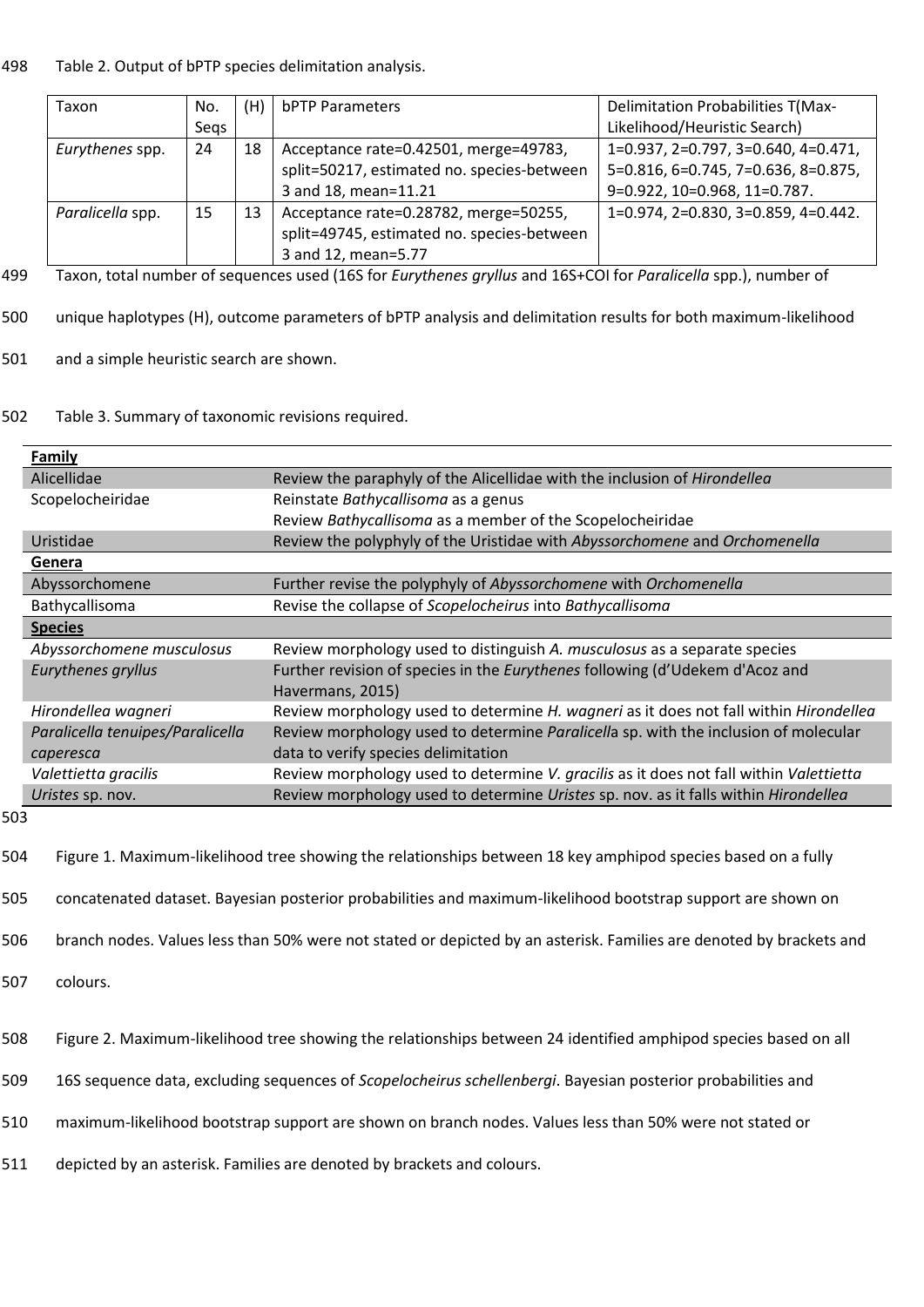Figure 3. Maximum-likelihood tree showing the relationships of amphipod species based on a concatenated mtDNA dataset for a) the two putative species *Paralicella tenuipes* and *Paralicella caperesca* and b) the two putative genera *Abyssorchomene* and *Orchomenella*. Trees are rooted using *Hirondellea dubia*. Bayesian posterior probabilities and maximum-likelihood bootstrap support are shown on branch nodes. 3a also shows species groups within *Paralicella* indicated by bPTP analysis.

 Figure 4. Maximum-likelihood tree showing the relationships between 25 *Eurythenes* species based on 16S sequence data used in a previous *Eurythenes* study (Havermans et al., 2013) augmented by individuals of abyssal and hadal depth from this study (shown with no accession numbers). Bayesian posterior probabilities and maximum-likelihood bootstrap support are shown on branch nodes. Values less than 50% were not stated or depicted by an asterisk if supported by the alternative method. Previously described groups of *Eurythenes* and their sampling locations have been shown by brackets.

Supplementary Figure 1. Maximum-likelihood tree showing the relationships between 18 key amphipod species

based on 16S sequence data. Bayesian posterior probabilities and maximum-likelihood bootstrap support are shown

on branch nodes. Values less than 50% were not stated or depicted by an asterisk.

Supplementary Figure 2. Maximum-likelihood tree showing the relationships between 18 key amphipod species

based on COI sequence data. Bayesian posterior probabilities and maximum-likelihood bootstrap support are shown

on branch nodes. Values less than 50% were not stated or depicted by an asterisk.

Supplementary Figure 3. Maximum-likelihood tree showing the relationships between 18 key amphipod species

based on 18S sequence data. Bayesian posterior probabilities and maximum-likelihood bootstrap support are shown

on branch nodes. Values less than 50% were not stated or depicted by an asterisk.

Supplementary Figure 4. Maximum-likelihood tree showing the relationships between 18 key amphipod species

based on a mitochondrial concatenated dataset. Bayesian posterior probabilities and maximum-likelihood bootstrap

support are shown on branch nodes. Values less than 50% were not stated or depicted by an asterisk.

Supplementary Figure 5. Maximum-likelihood tree showing the relationships between 25 known amphipod species

based on 16S sequence variation for a single representative individual. Bayesian posterior probabilities and

maximum-likelihood bootstrap support are shown on branch nodes. Values less than 50% were not stated or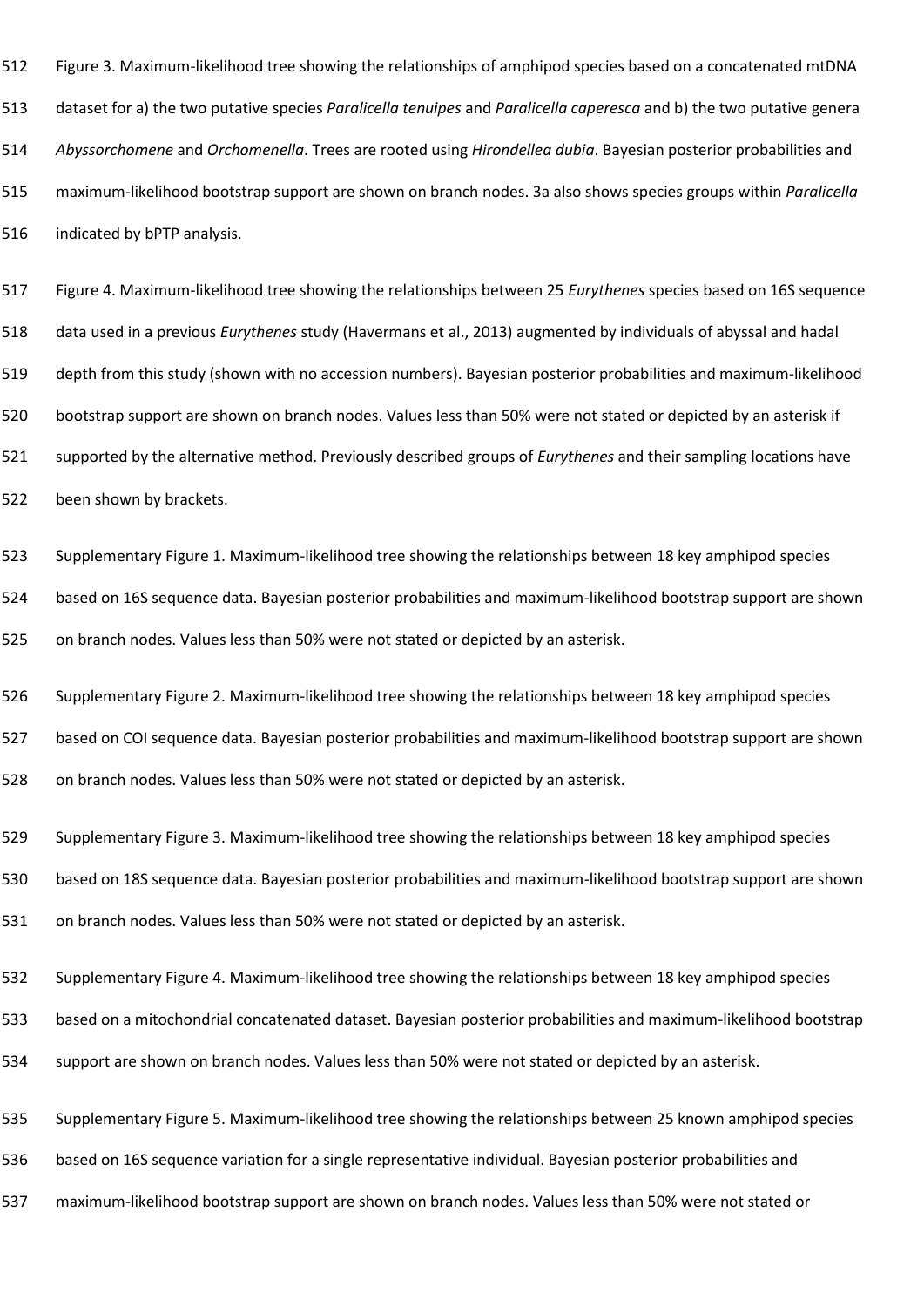- depicted by an asterisk. Superfamilies are denoted by brackets and species belonging to the Scopelocheiridae are
- denoted by blue.
- Supplementary Figure 6. Haplotype network of *Paralicella* spp. based on a mitochondrial concatenated dataset.
- Circle size is proportional to the number of samples within a given haplotype and lines between haplotypes
- 542 represent mutational steps within alleles. Colours denote which species individuals have been assigned to -
- *Paralicella tenuipes* in purple and *Paralicella caperesca* in orange.
- Supplementary Figure 7. Haplotype network of *Eurythenes* spp. based on a mitochondrial concatenated dataset.
- Circle size is proportional to the number of samples within a given haplotype and lines between haplotypes
- represent mutational steps within alleles.

## **References**

- Altschul, S.F., Gish, W., Miller, W., Myers, E.W., Lipman, D.J., 1990. Basic local alignment search tool. J. Mol. Biol 215, 403–410.
- Barnard, J., Karaman, G.S., 1991. The Families and Genera of Marine Gammaridean Amphipoda (Except Marine Gammaroids) Part 1. Records of the Australian Museum.
- Barnard, J., Shulenberger, E., 1976. Clarification of the abyssal amphipod, Paralicella tenuipes Chevreux. Crustaceana. 31, 267-274
- Barnard, J.L., 1964. Some bathyal Pacific Amphipoda collected by the USS Albatross. Pac. Sci. 18, 315– 335.
- Beliaev, G.M., 1989. Deep sea ocean trenches and their fauna. Scripps Inst. Oceanogr.
- Bell, J., 2008. A simple way to treat PCR products prior to sequencing using ExoSAP-IT. Biotechniques 44, 834.
- Blankenship, L.E., Levin, L.A., 2007. Extreme food webs : Foraging strategies and diets of scavenging amphipods from the ocean's deepest 5 kilometers. Limnol. Oceanogr. 52, 1685–1697.
- Blankenship, L.E., Yayanos, A.., Cadien, D.B., Levin, L.A., 2006. Vertical zonation patterns of scavenging amphipods from the Hadal zone of the Tonga and Kermadec Trenches. Deep Sea Res. Part I Oceanogr. Res. Pap. 53, 48–61. doi:10.1016/j.dsr.2005.09.006
- Blankenship-Williams, L.E., Levin, L.A., 2009. Living Deep: a synopsis of hadal trench ecology. Mar. Technol. Soc. J. 43, 137–143. doi:10.4031/MTSJ.43.5.23

 Bousfield, E., Shih, C., 1994. The phyletic classification of amphipod crustaceans: problems in resolution. Amphipacifica. 1, 76-134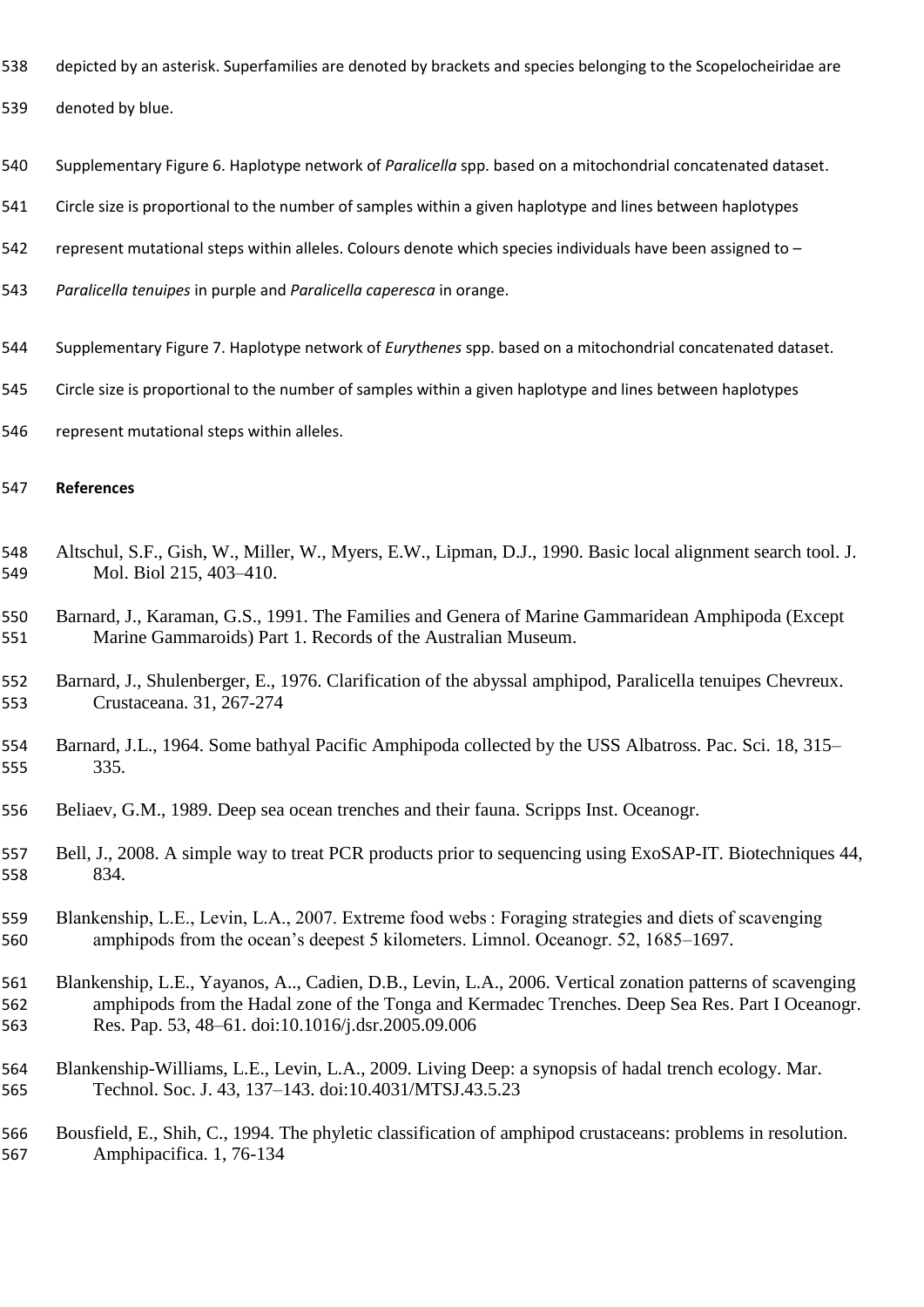- Corrigan, L.J., Horton, T., Fotherby, H., White, T. a., Hoelzel, a. R., 2013. Adaptive Evolution of Deep-Sea Amphipods from the Superfamily Lysiassanoidea in the North Atlantic. Evol. Biol. doi:10.1007/s11692-013-9255-2
- d'Udekem d'Acoz, C., Havermans, C., 2012. Two new Pseudorchomene species from the Southern Ocean, with phylogenetic remarks on the genus and related species (Crustacea: Amphipoda: Zootaxa 3310, 1– 50.
- d'Udekem d'Acoz, C., Havermans, C., 2015. Contribution to the systematics of the genus Eurythenes SI Smith in Scudder, 1882 (Crustacea: Amphipoda: Lysianassoidea: Eurytheneidae). Zootaxa 3971, 1–80. doi:10.11646/zootaxa.3971.1.1
- Dahl, E., 1957. From depths exceeding 6000 meters. Galathea Rep. 211.
- Dahl, E., 1979. Deep-sea carrion feeding amphipods: evolutionary patterns in niche adaptation. Oikos 167– 175.
- Darriba, D., Taboada, G.L., Doallo, R., Posada, D., 2012. jModelTest 2: more models, new heuristics and parallel computing. Nat. Methods 9, 772–772.
- Dawson, M.N., Hamner, W.M., 2008. A biophysical perspective on dispersal and the geography of evolution in marine and terrestrial systems. J. R. Soc. Interface 5, 135–50. doi:10.1098/rsif.2007.1089
- De Broyer, C., 1983. Recherches sur la systématique et l'évolution des crustacés amphipodes gammarides antarctiques et subantarctiques. Dissert. Univ. Cath. Louvain.
- De Broyer, C., 1984. Evolution du complexe Orchomene Boeck (Amphipoda, Lysianassidae). Annls. Soc. r. zool. Belg. 114, 197–198.
- De Broyer, C., 1985a. Description de Falklandia gen. n. de I'Ocean Austral et définition des Lysianassoidea uristidiens (Crustacea, Amphipoda). Zool. Scr. 14, 303–312.
- De Broyer, C., 1985b. Amphipodes lysianassoïdes nécrophages des îles Kerguelen (Crustacea). 1: Orchomenella guillei n. sp. Bull. du Muséum Natl. d'histoire Nat. Sect. A, Zool. Biol. écologie Anim. 7, 205–217.
- De Broyer, C., Lowry, J., Jazdzewski, K., Robert, H., 2007. Catalog of the Gammaridean and Corophiidean Amphipoda (Crustacea) of the Southern Ocean with distribution and ecological data. Census Antarct. Mar. Life Synopsis Amphipoda South. Ocean.
- Donoghue, M., Sanderson, M., 1992. The suitability of molecular and morphological evidence in reconstructing plant phylogeny. Mol. Syst. plants 340–368.
- Drummond, A.J., Suchard, M.A., Xie, D., Rambaut, A., 2012. Bayesian hylogenetics with BEAUti and the BEAST 1.7. Mol. Biol. Evol. 29, 1969–1973.
- Englisch, U., Coleman, C.O., Wägelee, J.W., 2003. First observations on the phylogeny of the families Gammaridae, Crangonyctidae, Melitidae, Niphargidae, Megaluropidae and Oedicerotidae (Amphipoda,. J. Nat. Hist. 37, 2461–2486.
- Eustace, R.M., Kilgallen, N.M., Lacey, N.C., Jamieson, A.J., 2013. Population structure of the hadal amphipod Hirondellea gigas (Amphipoda: Lysianassoidea) from the Izu-Bonin Trench. J. Crustac. Biol. 33, 793–801. doi:10.1163/1937240X-00002193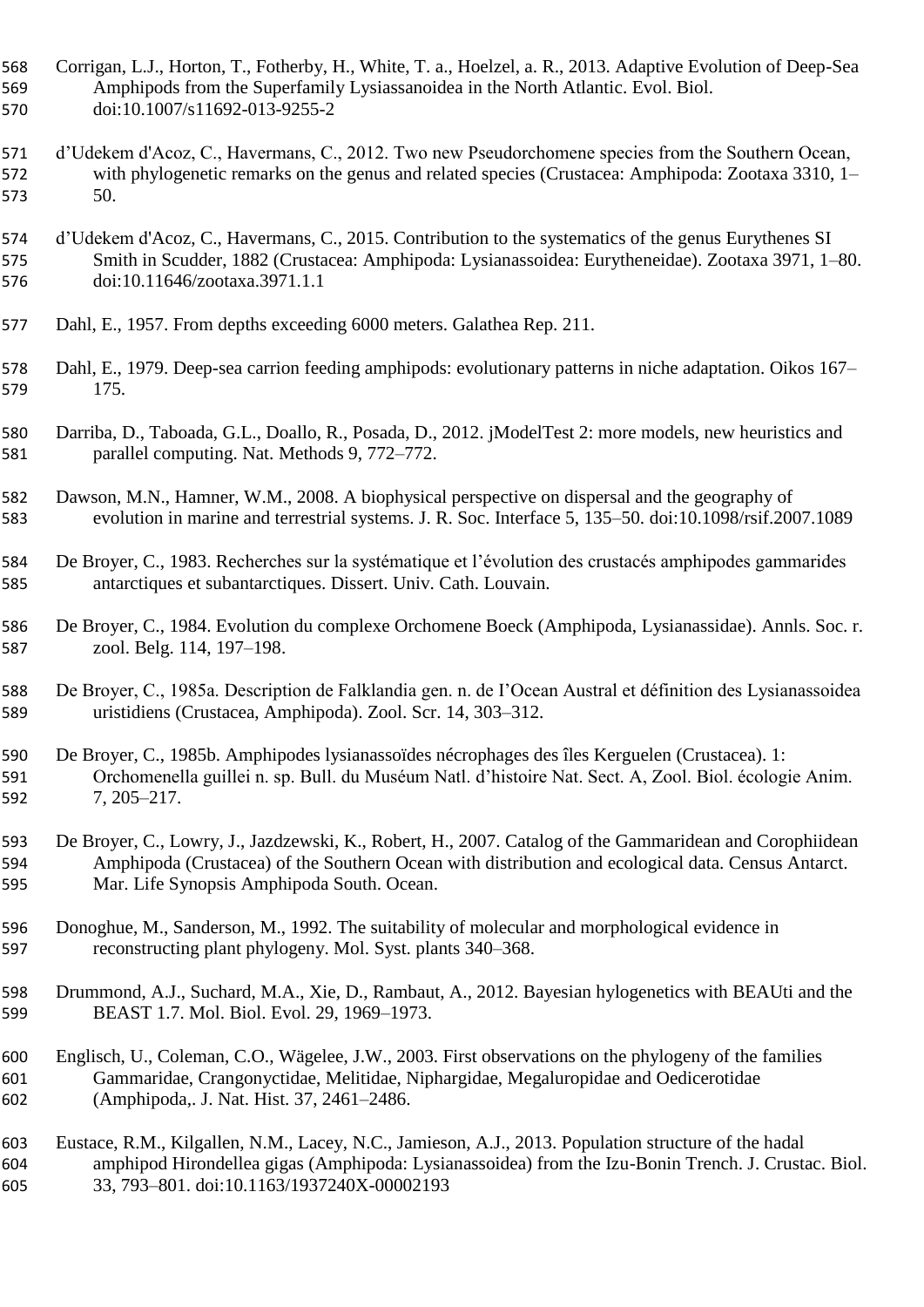Felsenstein, J., 1985. Confidence limits on phylogenies: an approach using the bootstrap. Evolution. 39, 783–791.

 Folmer, O., Black, M., Hoeh, W., Lutz, R., Vrijenhoek, R., 1994. DNA primers for amplification of mitochondrial cytochrome c oxidase subunit I from diverse metazoan invertebrates. Mol. Mar. Biol. Biotechnol 3, 294–299.

 France, S.C., 1993. Geographic variation among three isolated populations of the hadal amphipod Hirondellea gigas ( Crustacea : Amphipoda : Lysianassoidea ) 92, 277–287.

 France, S.C., Kocher, T.D., 1996. Geographic and bathymetric patterns of mitochondrial 16S rRNA sequence divergence among deep-sea amphipods, Eurythenes gryllus. Mar. Biol. 126, 633–643.

 Fujii, T., Kilgallen, N., Rowden, A., Jamieson, A., 2013. Deep-sea amphipod community structure across abyssal to hadal depths in the Peru-Chile and Kermadec trenches. Mar. Ecol. Prog. Ser. 492, 125–138. doi:10.3354/meps10489

 Havermans, C., Nagy, Z.T., Sonet, G., De Broyer, C., Martin, P., 2010. Incongruence between molecular phylogeny and morphological classification in amphipod crustaceans: a case study of Antarctic lysianassoids. Mol. Phylogenet. Evol. 55, 202–9. doi:10.1016/j.ympev.2009.10.025

 Havermans, C., Sonet, G., d'Udekem d'Acoz, C., Nagy, Z.T., Martin, P., Brix, S., Riehl, T., Agrawal, S., Held, C., 2013. Genetic and Morphological Divergences in the Cosmopolitan Deep-Sea Amphipod Eurythenes gryllus Reveal a Diverse Abyss and a Bipolar Species. PLoS One 8, e74218. doi:10.1371/journal.pone.0074218

 Hessler, R.R., Ingram, C.L., Yayanos, A.A., Burnett, B.R., 1978. Scavenging amphipods from the floor of the Philippine Trench. Deep. Res. 25, 1029–1047.

 J. K. Lowry, C.D.B., n.d. Alicellidae and Valettiopsidae, two new callynophorate families (Crustacea: Amphipoda).

 Jamieson, A., 2015. The Hadal Zone Life in the Deepest Oceans, Cambridge University Press. Cambridge University Press.

Jamieson, A., Fujii, T., 2011. Trench Connection. Biol. Lett. 7, 641–643.

 Jamieson, A.J., Fujii, T., Mayor, D.J., Solan, M., Priede, I.G., 2010. Hadal trenches: the ecology of the deepest places on Earth. Trends Ecol. Evol. 25, 190–7. doi:10.1016/j.tree.2009.09.009

 Jamieson, A.J., Fujii, T., Solan, M., Matsumoto, A.K., Bagley, P.M., Priede, I.G., 2009. Liparid and macrourid fishes of the hadal zone: in situ observations of activity and feeding behaviour. Proc. Biol. Sci. 276, 1037–45. doi:10.1098/rspb.2008.1670

 Jamieson, A.J., Kilgallen, N.M., Rowden, A.A., Fujii, T., Horton, T., Lörz, A., Kitazawa, K., Priede, I.G., 2011. Bait-attending fauna of the Kermadec Trench, SW Pacific Ocean: Evidence for an ecotone across the abyssal–hadal transition zone. Deep Sea Res. Part I Oceanogr. Res. Pap. 58, 49–62. doi:10.1016/j.dsr.2010.11.003

 Jamieson, A.J., Lacey, N.C., Lörz, A.-N., Rowden, A.A., Piertney, S.B., 2013. The supergiant amphipod Alicella gigantea (Crustacea: Alicellidae) from hadal depths in the Kermadec Trench, SW Pacific Ocean. Deep Sea Res. Part II Top. Stud. Oceanogr. 92, 107–113. doi:10.1016/j.dsr2.2012.12.002